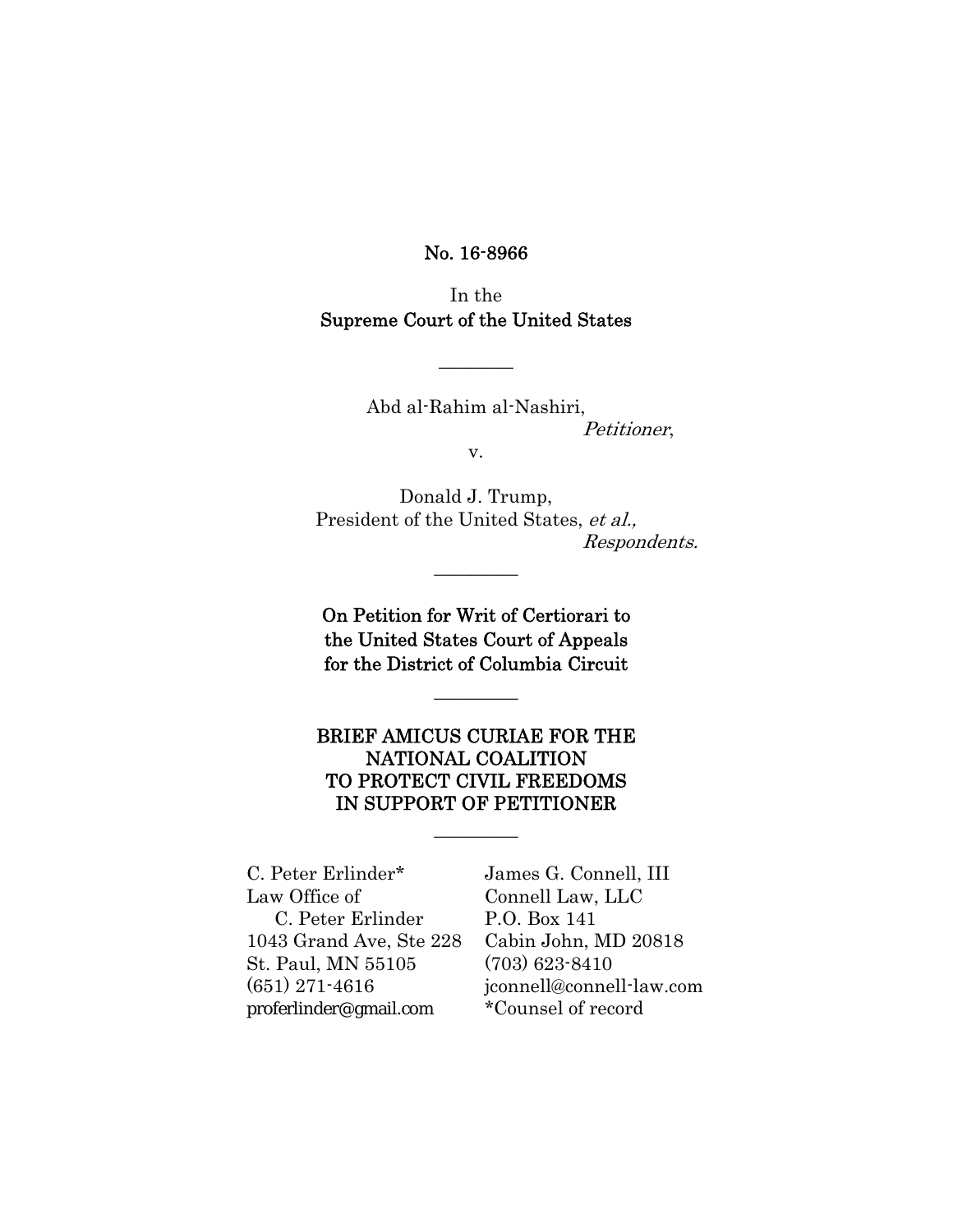## TABLE OF CONTENTS

| STATEMENT OF INTEREST OF AMICUS                                                                                                                                                                               |  |
|---------------------------------------------------------------------------------------------------------------------------------------------------------------------------------------------------------------|--|
|                                                                                                                                                                                                               |  |
|                                                                                                                                                                                                               |  |
|                                                                                                                                                                                                               |  |
| CONTRARY TO THE ASSUMPTION OF<br>THE COURT BELOW, THE<br>GUANTANAMO BAY MILITARY<br>COMMISSIONS DO NOT ADEQUATELY<br>PROTECT THE RIGHTS TO COUNSEL,<br>EXCULPATORY EVIDENCE,<br>COMPULSORY PROCESS, OR A FAIR |  |
|                                                                                                                                                                                                               |  |

i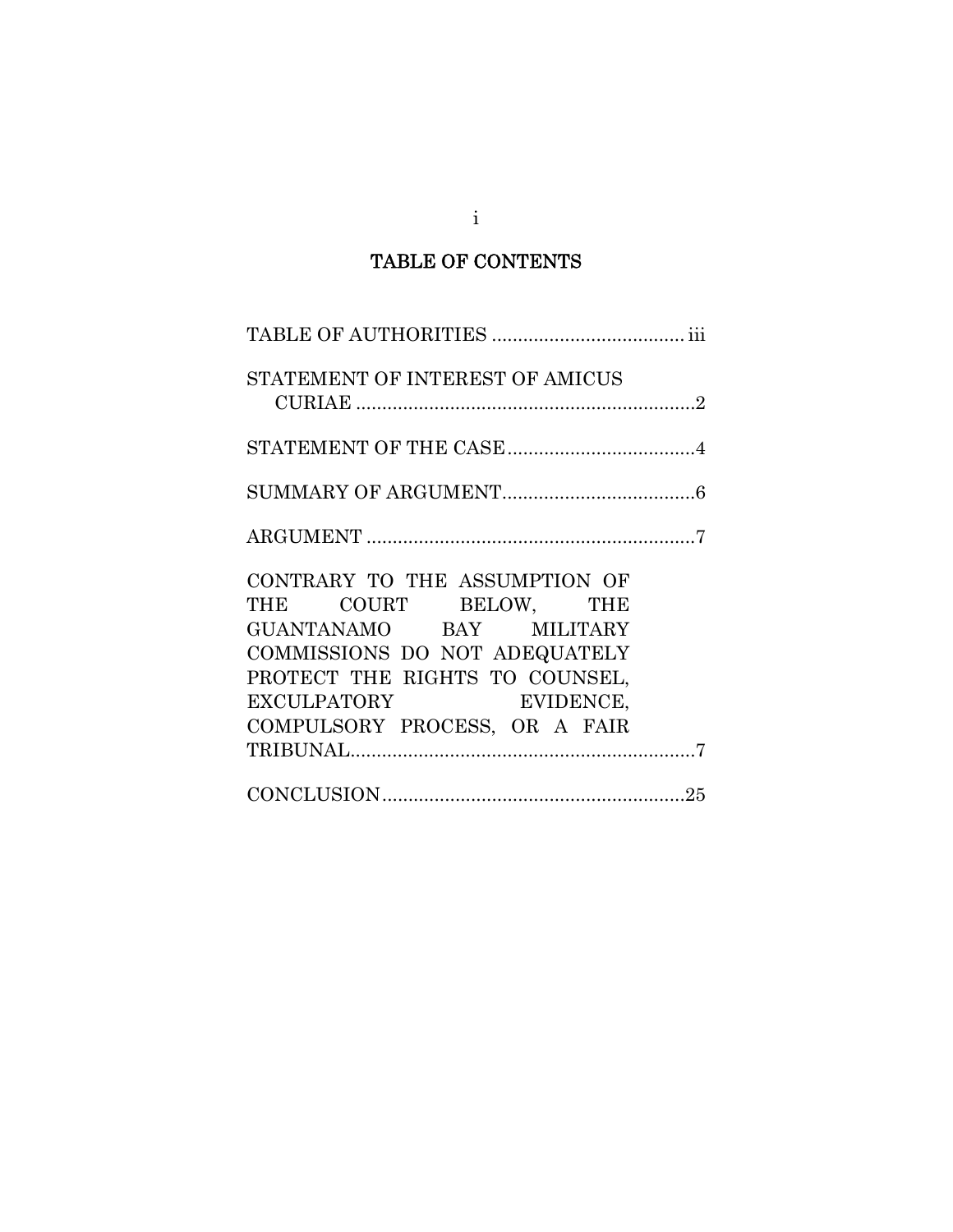# TABLE OF AUTHORITIES

| Cases:                                                    |
|-----------------------------------------------------------|
| Abdullah v. Bush,                                         |
| Al-Nashiri v. McDonald,                                   |
| Crawford v. Washington,                                   |
| Curry v. Secretary of the Army,                           |
| Hamdan v. Rumsfeld,                                       |
| In re al-Nashiri,<br>835 F.3d 110 (D.C.Cir. 2016)  passim |
| In re Murchison,                                          |
| Mohawk Indus. v. Carpenter,                               |
| Schlesinger v. Councilman,                                |
| Swidler & Berlin v. United States,                        |

ii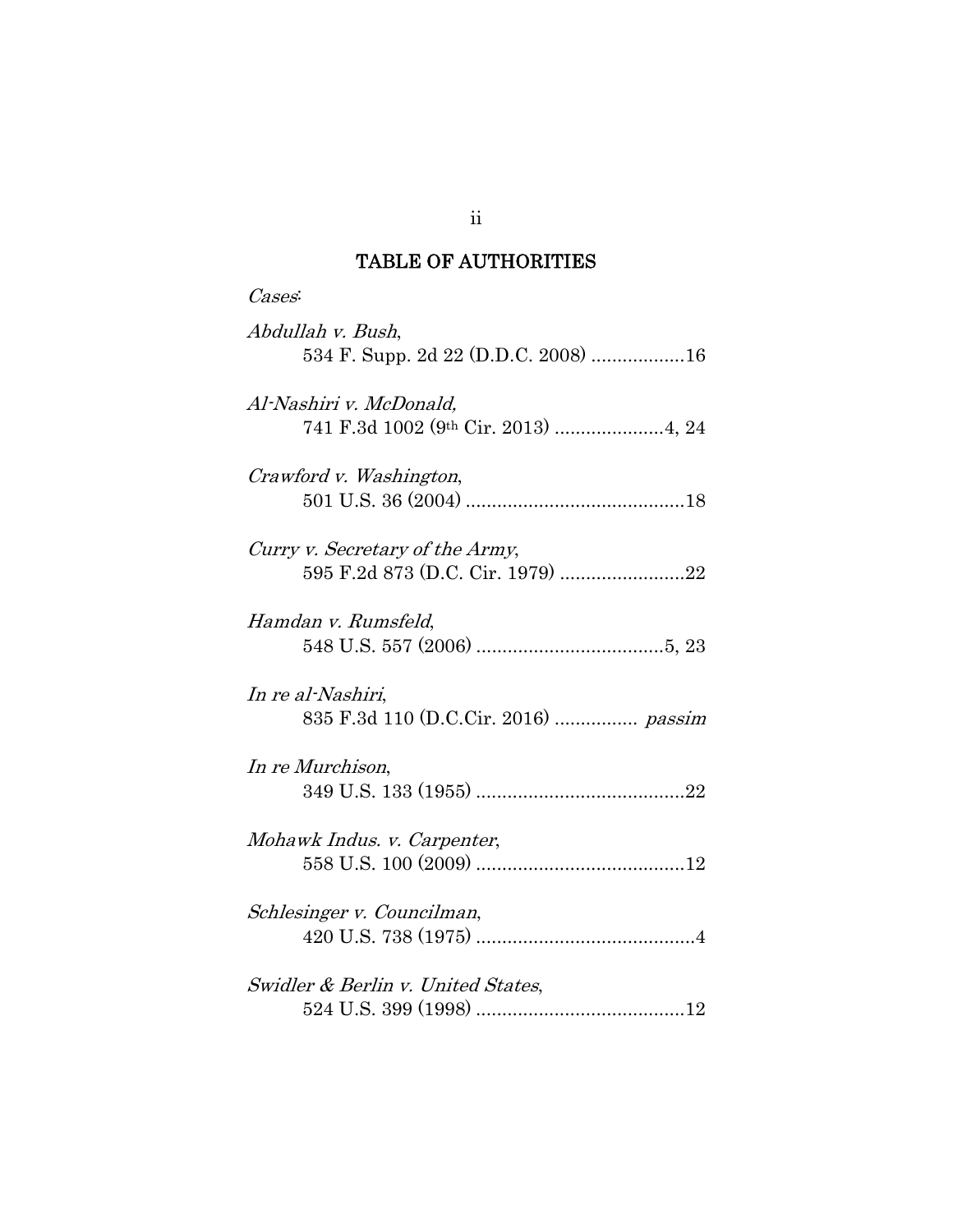| United States v. Douglas,   |
|-----------------------------|
| United States v. Greschner, |
| Washington v. Texas,        |
| Statutes:                   |
|                             |
|                             |
|                             |
|                             |
|                             |
|                             |
|                             |
|                             |
|                             |
|                             |

 $\ddot{\text{iii}}$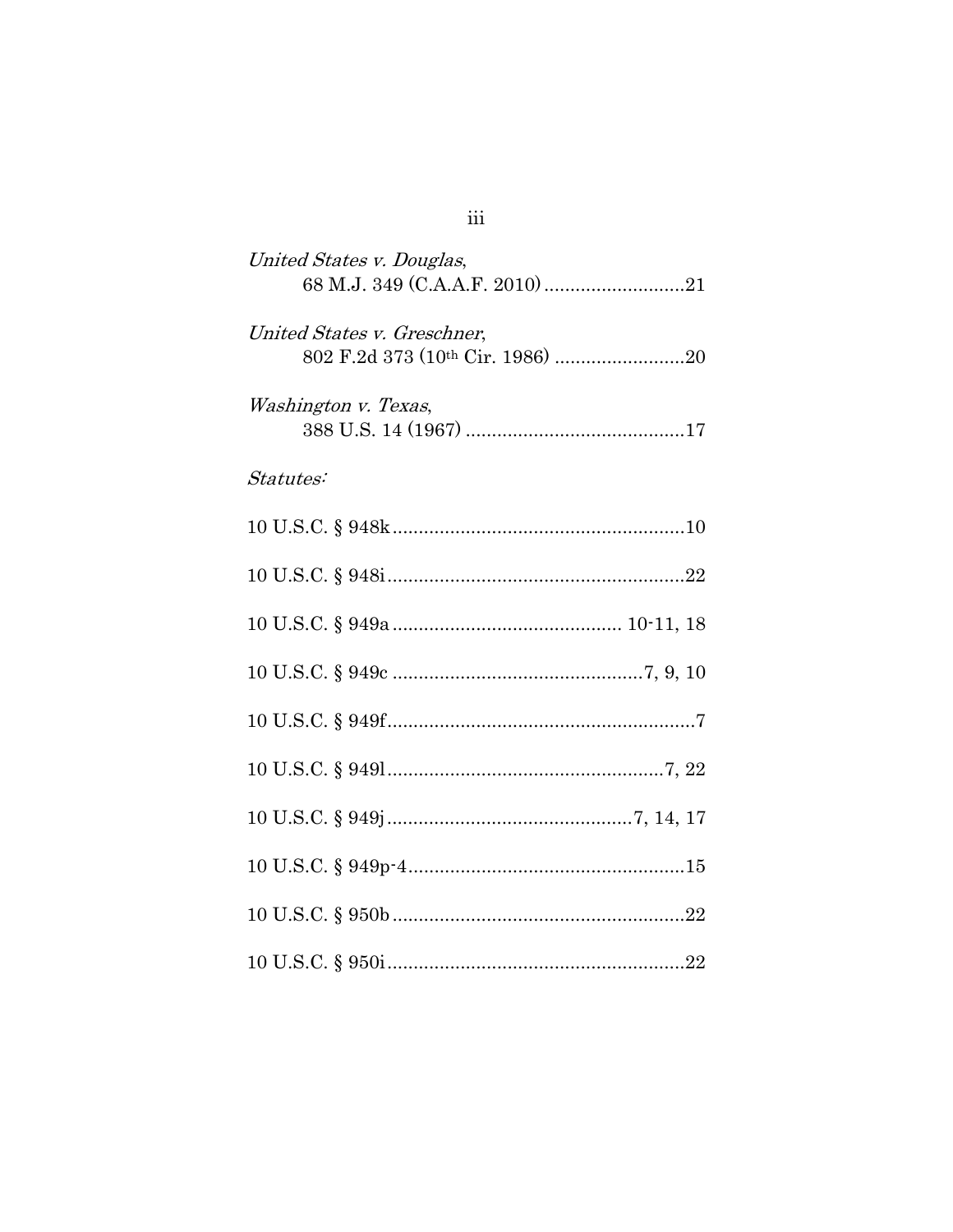| Other:                                                                                                                                             |
|----------------------------------------------------------------------------------------------------------------------------------------------------|
| The Colbert Report, Khalid Sheikh Mohammed's<br>Trial at Gitmo, Feb. 27, 2013 22-23                                                                |
| Executive Summary, Senate Select Committee on<br>Intelligence, Committee Study of the Central<br>Intelligence Agency's Detention and Interrogation |
| Regulation for Trial by Military Commission § 2-3                                                                                                  |
| Regulation for Trial by Military Commission § 4-1                                                                                                  |
| Regulation for Trial by Military Commission $\S$ 4.3                                                                                               |
| Regulation for Trial by Military Commission $\S 8.6$                                                                                               |
| Regulation for Trial by Military Commission § 9-1                                                                                                  |
| Regulation for Trial by Military Commission § 12-1                                                                                                 |
| Regulation for Trial by Military Commission § 15-1                                                                                                 |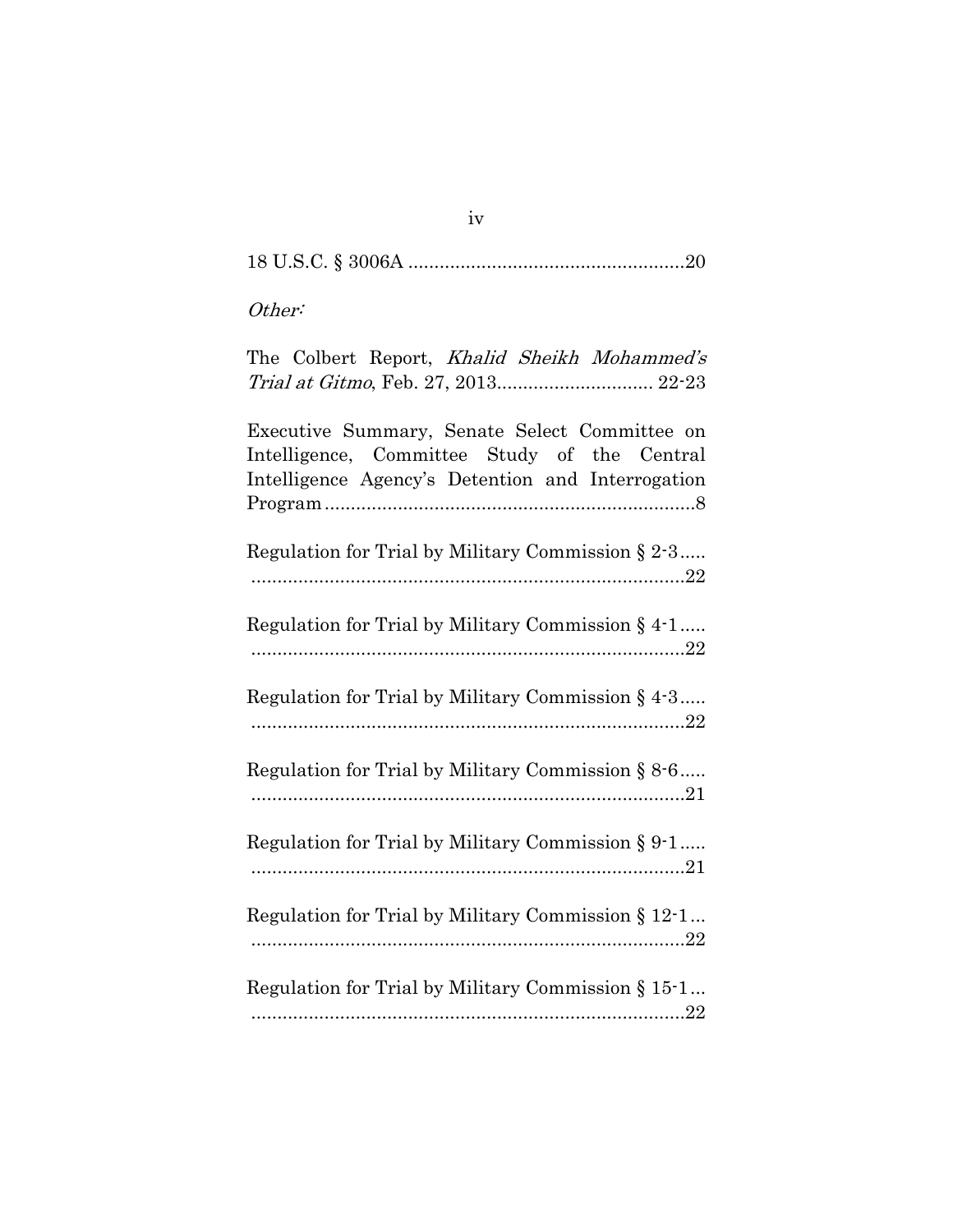|  | Jose A. Rodriguez, Jr. with Bill Harlow, <i>Hard</i> |  |  |  |
|--|------------------------------------------------------|--|--|--|
|  |                                                      |  |  |  |
|  |                                                      |  |  |  |
|  | Rule for Military Commissions 70317, 18, 20          |  |  |  |
|  |                                                      |  |  |  |
|  |                                                      |  |  |  |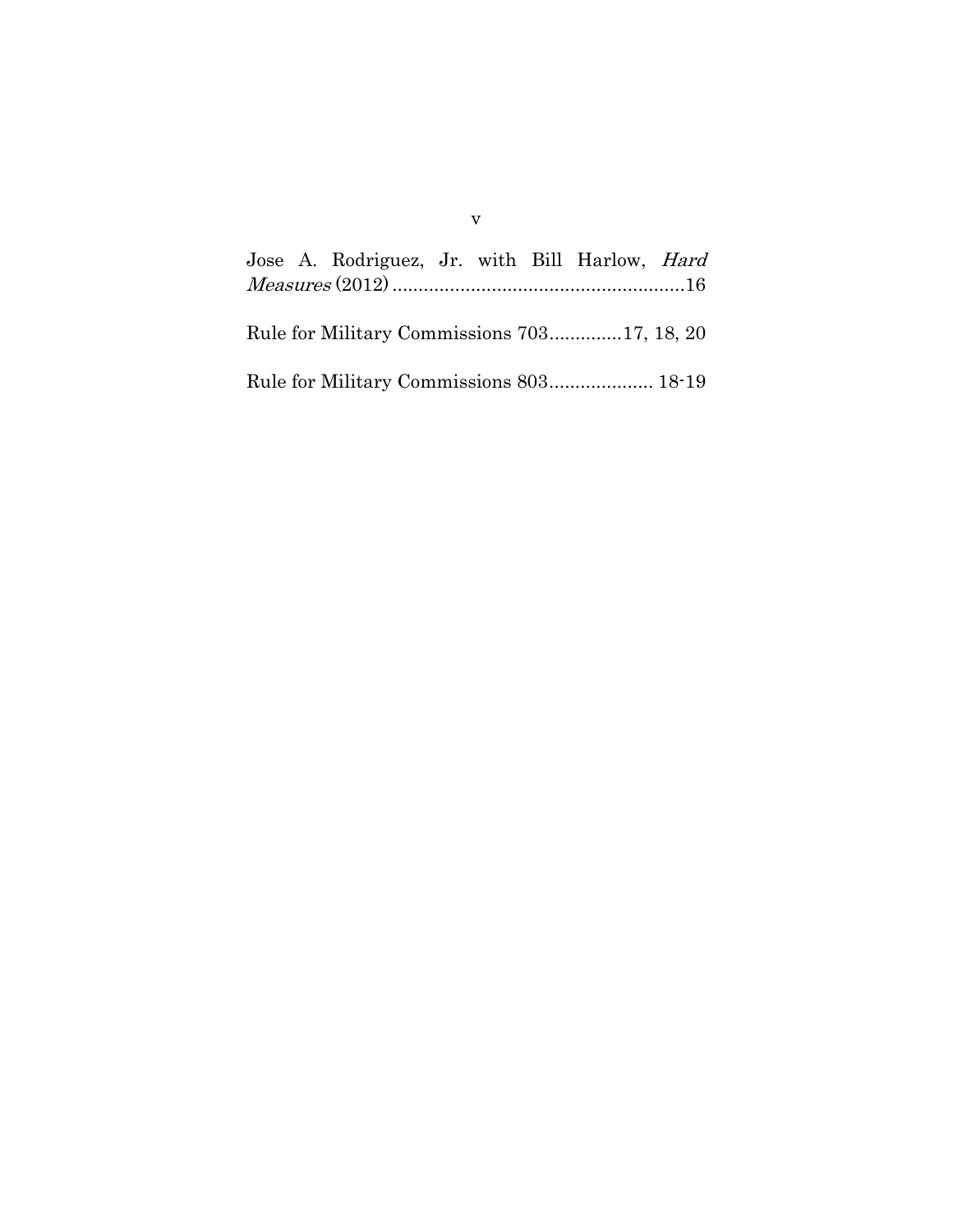## STATEMENT OF INTEREST OF AMICUS CURIAE1

The National Coalition to Protect Civil Freedoms ("NCPCF") is a coalition of 18 organizations (about half Muslim and half non-Muslim) dedicated to the preservation of our civil freedoms, particularly in the so-called "War on Terror." NCPCF focuses on three areas in which civil rights have significantly eroded since 9/11: prevention of discrimination and Islamophobia; prevention of abuse of prisoners; and prevention of preemptive prosecutions (defined as the use of pretext charges, unfair sting operations, and generally prosecutions based on governmental suspicion of the target's ideology). NCPCF represents the interests of Muslims and others targeted by the government based on their religion, race, country of origin, or ideology.

The Guantanamo Bay military commissions represent an extreme example of so-called "War on Terror" abuses in the United States's attempt to use of military tribunals to try Muslims outside the protections of the Constitution, Convention Against Torture, and Geneva Conventions.

This *amicus* brief is filed with the written consent of all parties.

<sup>&</sup>lt;sup>1</sup> Amicus gave timely notice to all parties, who consented to the filing of this brief. No part of this brief was authored by counsel for any party, and no person or entity other than the National Coalition to Protect Civil Freedoms, its members, or its counsel made any monetary contribution to the preparation or submission of the brief.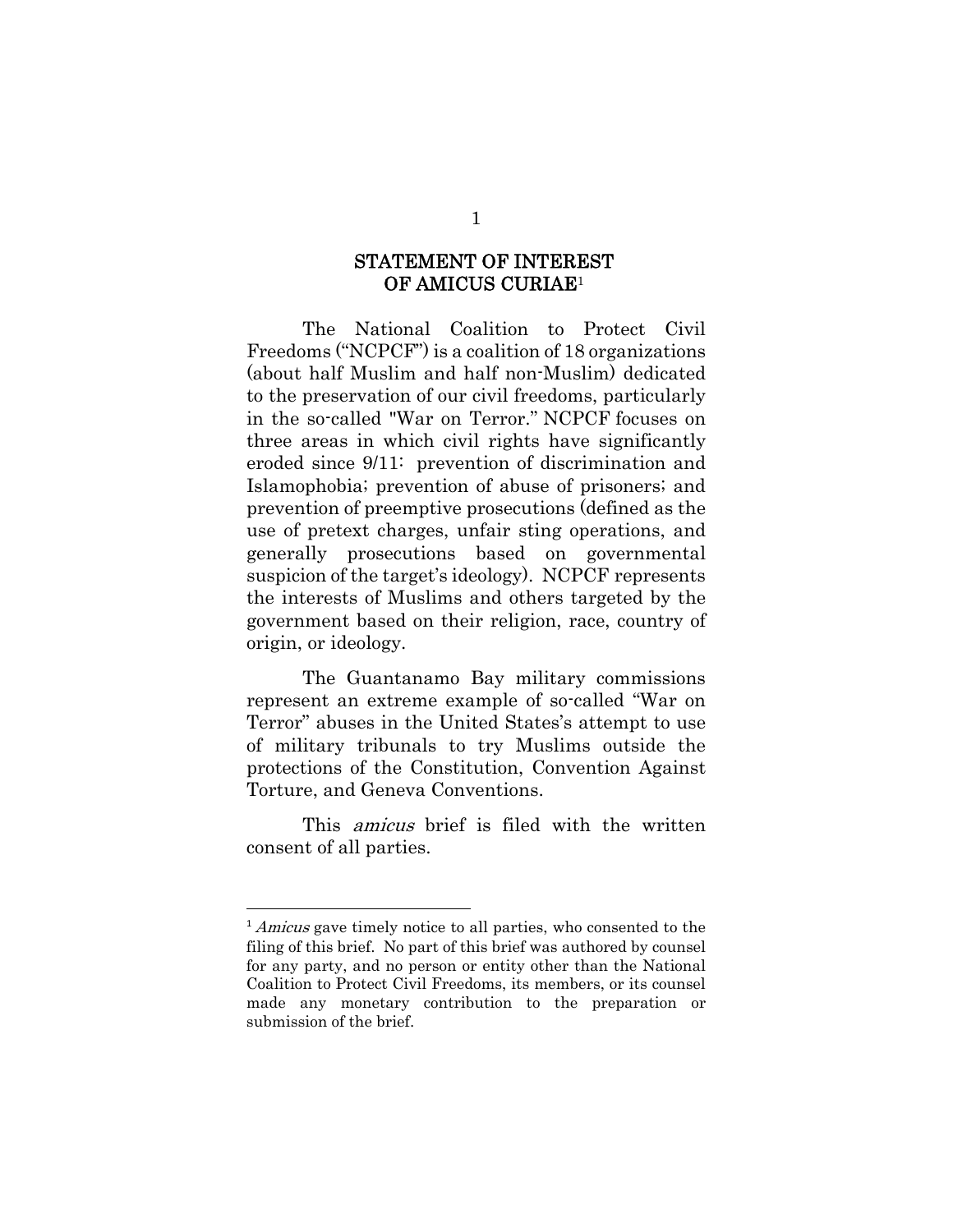#### STATEMENT OF THE CASE

A Department of Defense civilian employed for the purpose, known as the "Convening Authority," has charged Abd al-Rahim al-Nashiri with involvement in the attack on the U.S.S. Cole. Under the Military Commissions Act of 2009, the referral purports to authorize trial and the death penalty by a military commission.

The 2000 attack on the U.S.S. Cole occurred in a time of peace and in a country which, at the time, was not the object of U.S. hostilities. Drawing upon the traditional view that military commissions only have jurisdiction over war crimes that have been committed in a period of hostilities, al-Nashiri has challenged the jurisdiction of the military commission through every available procedural vehicle. See In re al-Nashiri, 835 F.3d 110, 116 (D.C. Cir. 2016); see also al-Nashiri v. McDonald, 741 F.3d 1002 (9th Cir. 2013).

On appeal of denial of habeas corpus and an original petition for mandamus, the United States Court of Appeals for the District of Columbia Circuit affirmed the District Court's refusal to consider habeas and separately denied *mandamus*. The D.C. Circuit extended the habeas abstention doctrine in Schlesinger v. Councilman, 420 U.S. 738 (1975), to military commissions because of the "*adequacy* of the alternative system in protecting the rights of defendants and the importance of the interest served by allowing that system to proceed uninterrupted by federal courts." Al-Nashiri, 835 F.3d at 119 (emphases in original).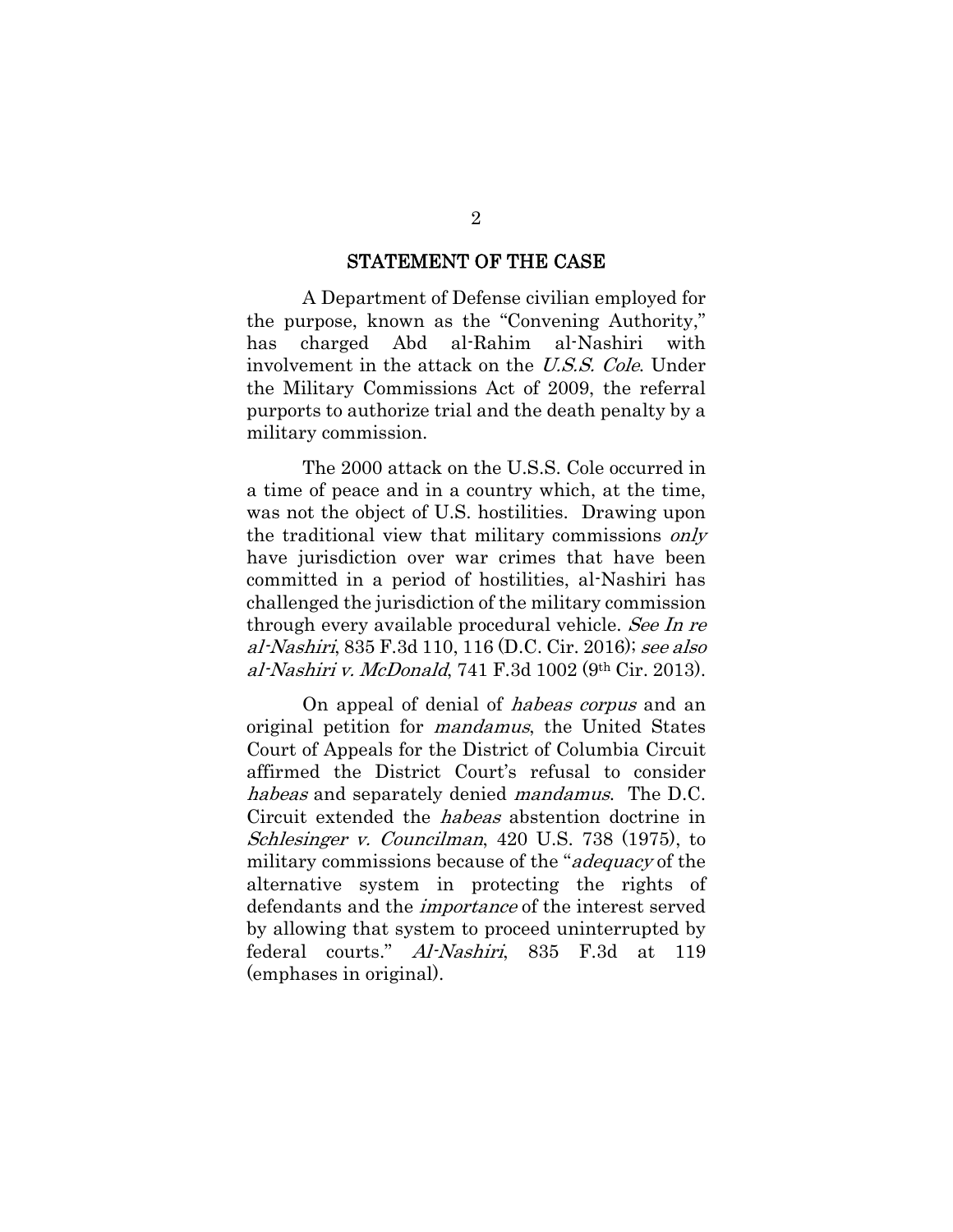Following the denial of a petition for rehearing, al-Nashiri filed a petition for certiorari in this Court. This Court docketed the petition on 1 May 2017.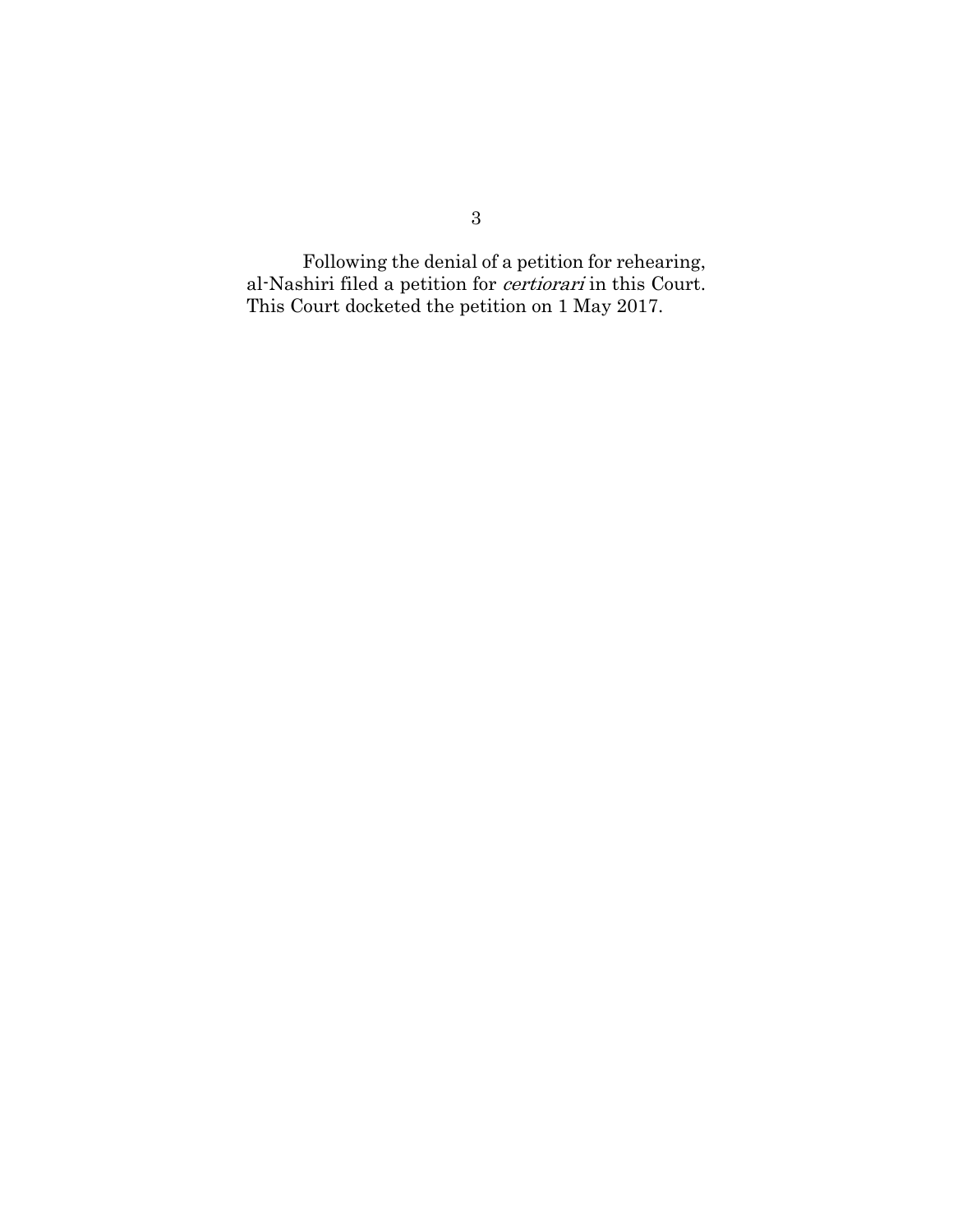#### SUMMARY OF ARGUMENT

The United States Military Commissions at Guantanamo Bay operate inconsistently with basic American principles of justice, including the rights to counsel and to present a defense through witnesses, cross-examination, and favorable evidence.

The court below extended *Councilman* abstention to military commissions on the assumption of "adequacy of the alternative system in protecting the rights of defendants," including the right to counsel, the right to exculpatory evidence, the right to compulsory process, and the right to an impartial and independent tribunal. In re al-Nashiri, 835 F.3d 110, 121 (D.C. Cir. 2016) (emphasis in original). These assumptions reflect a false sense of confidence in the military commissions process.

In reality, the military commissions limit the access of its defendants to counsel of choice and to a privileged relationship with the counsel they do have. Rather than guarantee production of exculpatory evidence, the military commissions have acknowledged and on one occasion even overseen its destruction. The military commissions provide the government—but not the defense—the power to subpoena witnesses. And the military commissions concentrate prosecutorial and judicial power in a single civilian Convening Authority, including the power to choose the venire.

This Court should grant the petition for certiorari to authorize the federal courts to remedy the serious flaws in the military commission, as this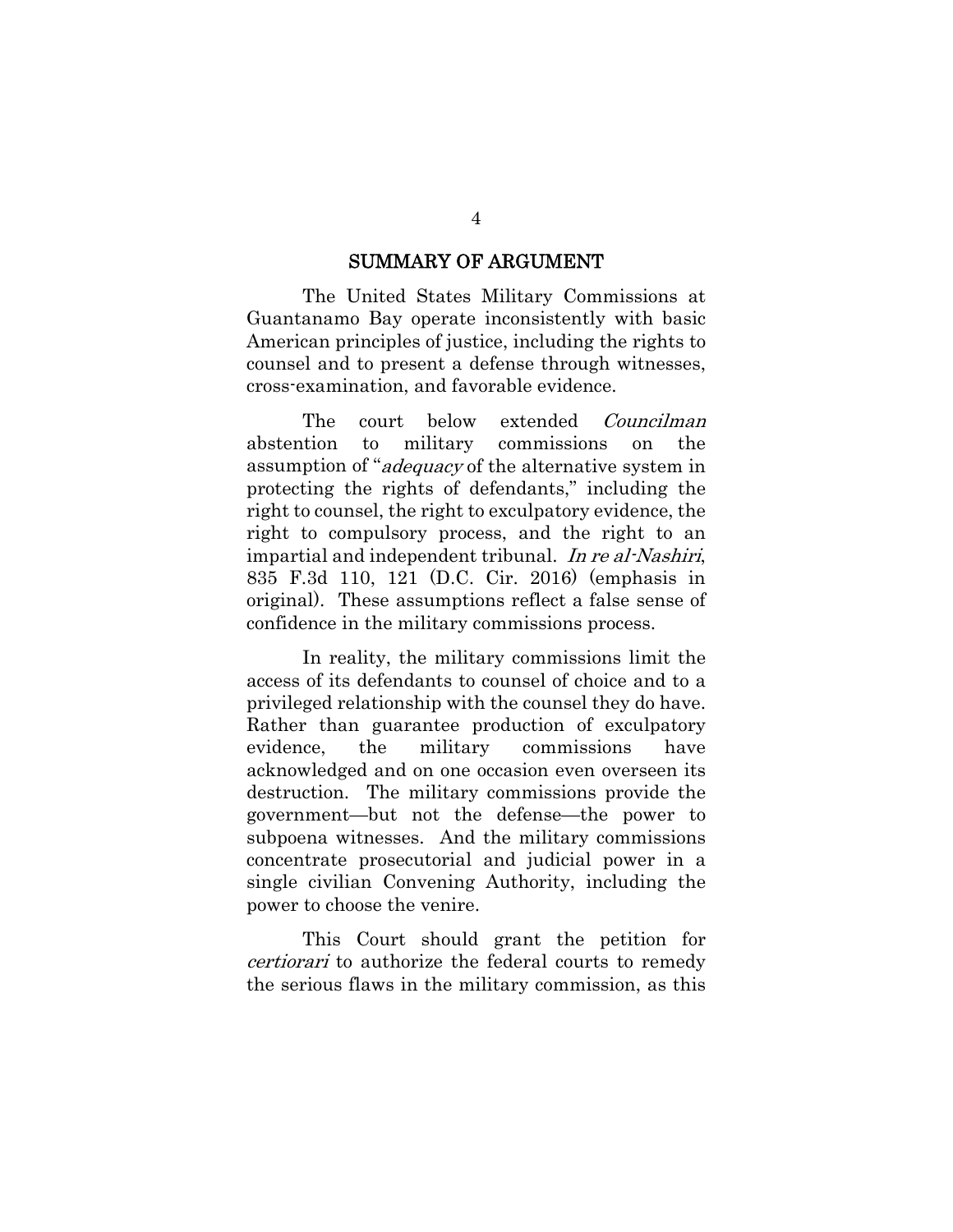Court did in Hamdan v. Rumsfeld, 548 U.S. 557 (2006).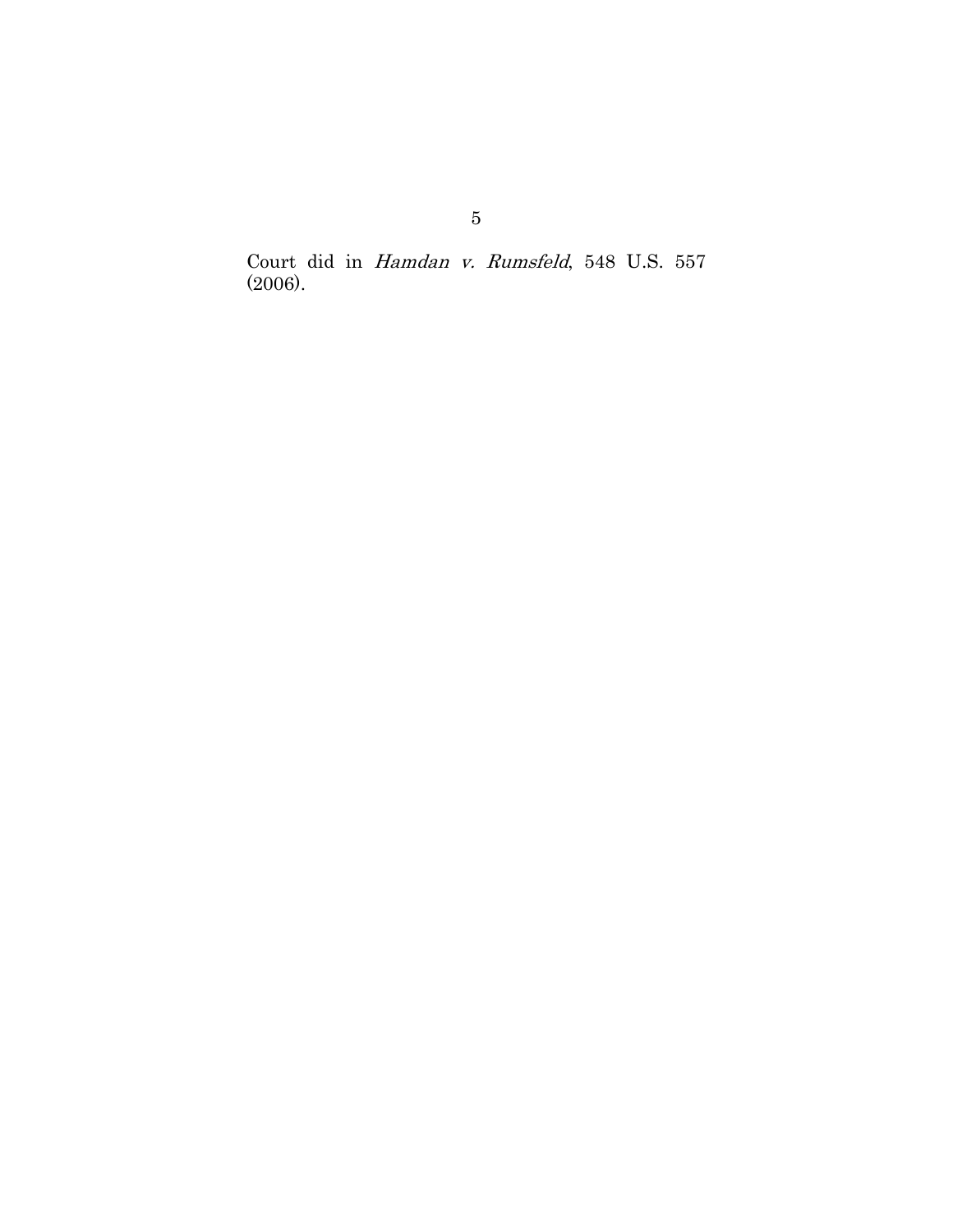#### ARGUMENT

## CONTRARY TO THE ASSUMPTION OF THE COURT BELOW, THE GUANTANAMO BAY MILITARY COMMISSIONS DO NOT ADEQUATELY PROTECT THE RIGHTS TO COUNSEL, EXCULPATORY EVIDENCE, COMPULSORY PROCESS, OR A FAIR TRIBUNAL.

The decision below is founded on a fundamental misunderstanding of the nature of the Guantanamo Bay military commissions. In practice—and often even in theory—the military commissions operate inconsistently with basic American principles of justice, including the rights to counsel and to present a defense through witnesses, cross-examination, and favorable evidence.

The court below extended *Councilman* abstention to military commissions on the assumption of "adequacy of the alternative system in protecting the rights of defendants." In re al-Nashiri, 835 F.3d 110, 121 (D.C. Cir. 2016) (emphasis in original). The court below reasoned that, "Al-Nashiri's trial before a military commission will include a number of significant procedural and evidentiary safeguards. Among other things, he will have the right to be represented by counsel, 10 U.S.C. § 949c, be presumed innocent, id. § 949l, obtain and offer exculpatory evidence, id. § 949j, call witnesses on his behalf, id., and challenge for cause any of the members of the military commission and the military judge, id. § 949f." 835 F.3d at 123. These assumptions, based on the Military Commissions Act of 2009 (M.C.A.) but not the Rules for Military Commission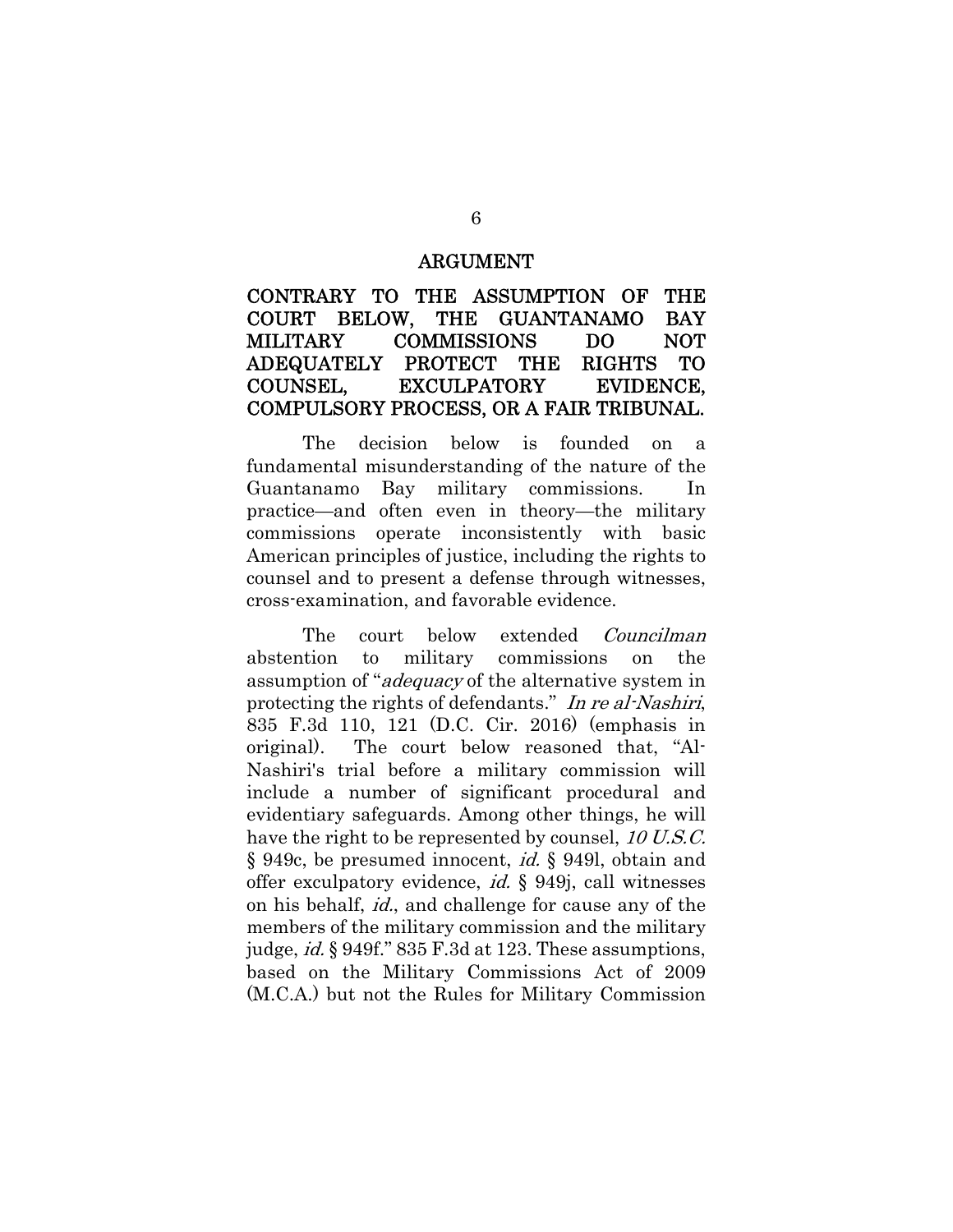(R.M.C.) or their implementation, reflect a false sense of confidence in the military commissions process.

Amicus writes to fill a gap in the pleadings perceived by the court below. According to the court below, "Al-Nashiri does not argue before us that any evidentiary or procedural defects will prevent the military commission and various appellate bodies from fully adjudicating his defense that his conduct occurred outside the context of hostilities." Al-Nashiri, 835 F.3d at 123. If true, the pleadings below do this Court a disservice by failing to identify the serious defects in the Guantanamo Bay military commissions.

Before reviewing the defects of the military commissions system, this Court should note that the Central Intelligence Agency, as well as the Department of Defense, was involved in the detention of al-Nashiri and other Guantanamo Bay prisoners. "After the 14 CIA detainees arrived at the U.S. military base at Guantanamo Bay, they were housed in a separate building from other U.S. military detainees and remained under the operational control of the CIA." Executive Summary, Senate Select Committee on Intelligence, Committee Study of the Central Intelligence Agency's Detention and Interrogation Program 160 (2014), available at https://www.feinstein.senate.gov/public/\_cache/files/7 /c/7c85429a-ec38-4bb5-968f-

289799bf6d0e/D87288C34A6D9FF736F9459ABCF83 210.sscistudy1.pdf. This "operational control" may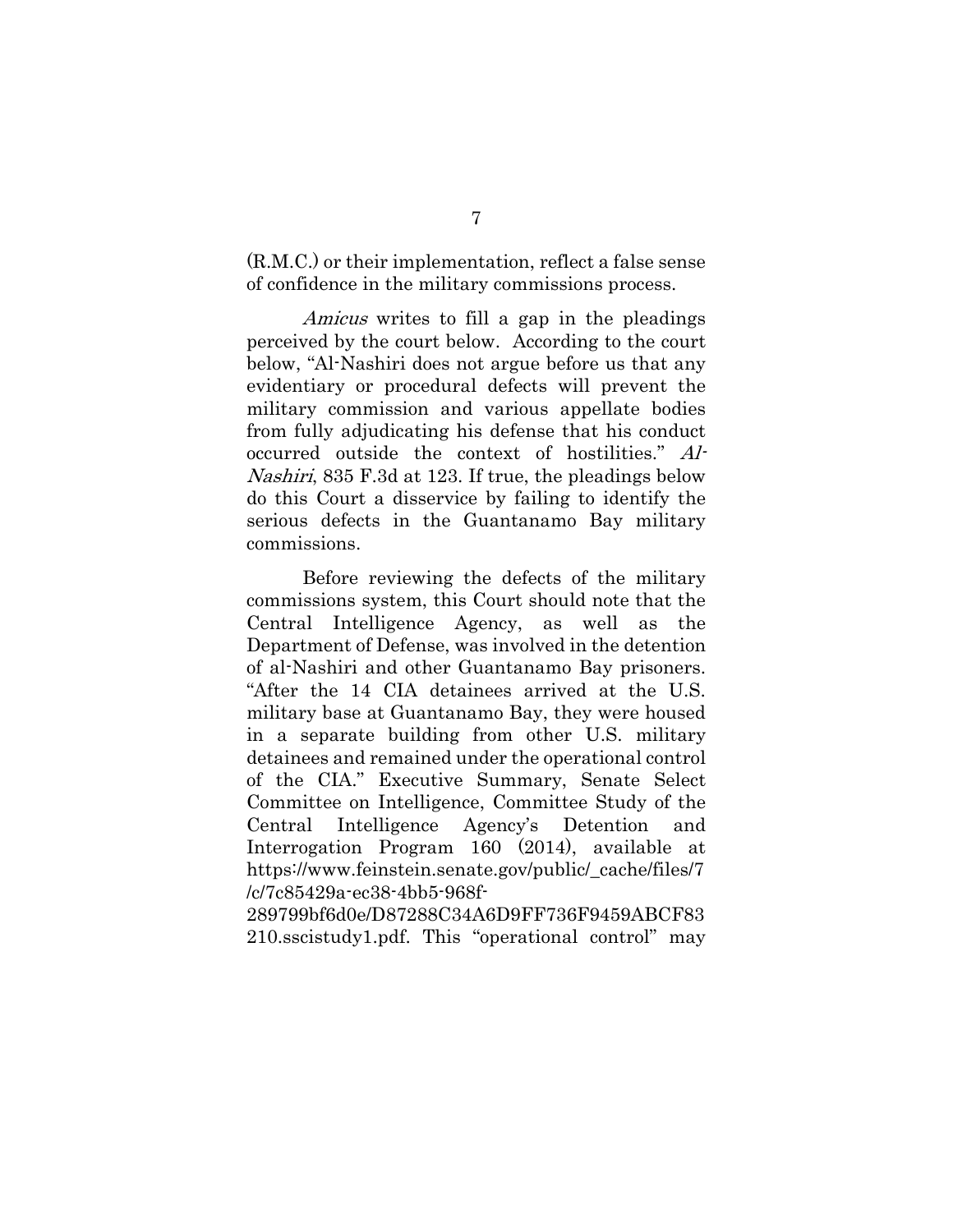explain many of the more bizarre failings of the military commissions system.2

## Right to counsel

Although military commission defendants do have the right to be represented by counsel, al-Nashiri, 835 F.3d at 123 (citing 10 U.S.C. § 949c), the military commissions have been plagued by serious threats to that right. These threats include the forced loss of military counsel, breaches of confidentiality, and criminal and administrative investigations into the actions of defense counsel in representing their clients. These issues have arisen in both the trial of al-Nashiri and the other capital military commission hearings, United States v. Khalid Shaikh Mohammad  $("9/11 Case").$ 

Fundamentally, military authorities have implemented policies which drastically interfere with the right to counsel. Guantanamo Bay prisoners cannot communicate with the outside world, and have no ability to recruit or interview attorneys of their choice. See Order, Privileged Written Communications, al-Nashiri, available at http://www.mc.mil/Portals/0/pdfs/alNashiri2/Al%20N ashiri%20II%20(AE027K).pdf. Citizenship

<sup>2</sup> As one recent example, the military commission recently ruled that it does not have authority to remove the "High-Value Detainee" label the CIA placed on some prisoners to justify the use of incommunicado detention and "Enhanced Interrogation Techniques." See Ruling, Mr. Ali's Motion to Remove Designation as "High-Value Detainee," 9/11 Case, available at http://www.mc.mil/Portals/0/pdfs/KSM2/KSM%20II%20(AE448 G(RULING)).pdf. The military commissions, after a substantial delay, post most pleadings on a government-run website.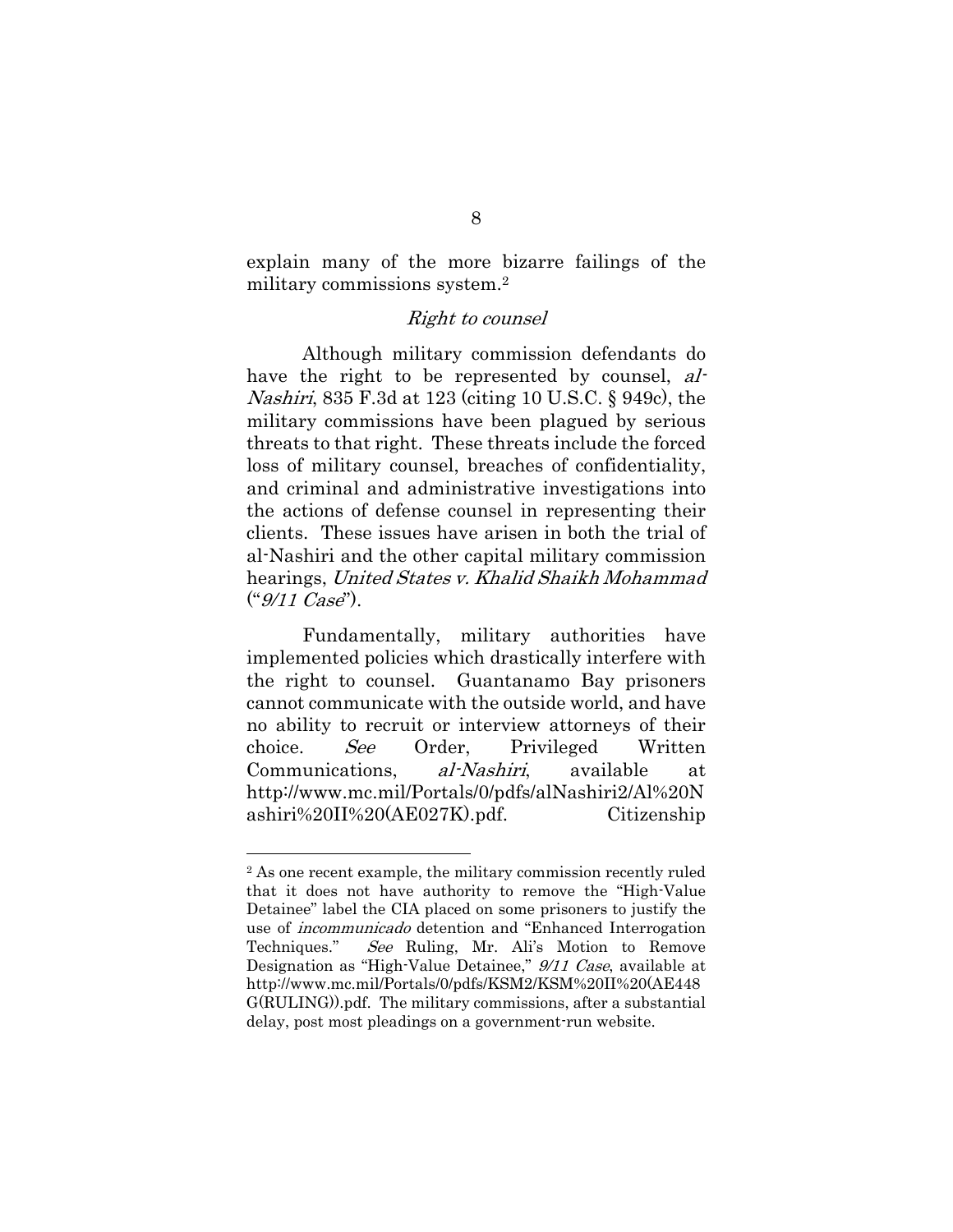requirements restrict prisoners from obtaining counsel from their own countries or cultural backgrounds. See 10 U.S.C.  $\frac{6}{9}$  949c(b)(3)(A). Moreover, prisoners have limited access to their attorneys which puts a strain on both lawyer and prisoner in terms of travel to and from Guantanamo, and travel to and from interview locations.

At one point during al-Nashiri's pre-trial proceedings, the Chief Defense Counsel prohibited legal communication from counsel to Al-Nashiri because military authorities claimed the right to read legal mail. See, e.g., Defense Reply to Government Response to Defense Motion to Bar JTF-GTMO from Interfering with the Defendant's Right to Confidential Legal Mail, al-Nashiri, available at http://www.mc.mil/Portals/0/pdfs/alNashiri2/Al%20N ashiri%20II%20(AE027B).pdf. The right to counsel is also impeded by the prohibition by military on telephone calls—even over secure lines—between socalled "High Value Detainees" like al-Nashiri and their counsel. See Military Judge Order on Joint Defense Motion for Telephonic Access for Effective Assistance of Counsel, 9/11 Case, not yet available publicly.

The statutory requirement of military counsel, 10 U.S.C. § 948k(a), and ordinary military rotations result in disruption of attorney-client relationships. Al-Nashiri lost one attorney over his objection when CDR Brian Mizer, U.S. Navy, separated from active duty. See Ruling, Defense Motion to Abate Pending the Restoration of Commander Brian Mizer to the Defense Team, al-Nashiri, available at http://www.mc.mil/Portals/0/pdfs/alNashiri2/Al%20N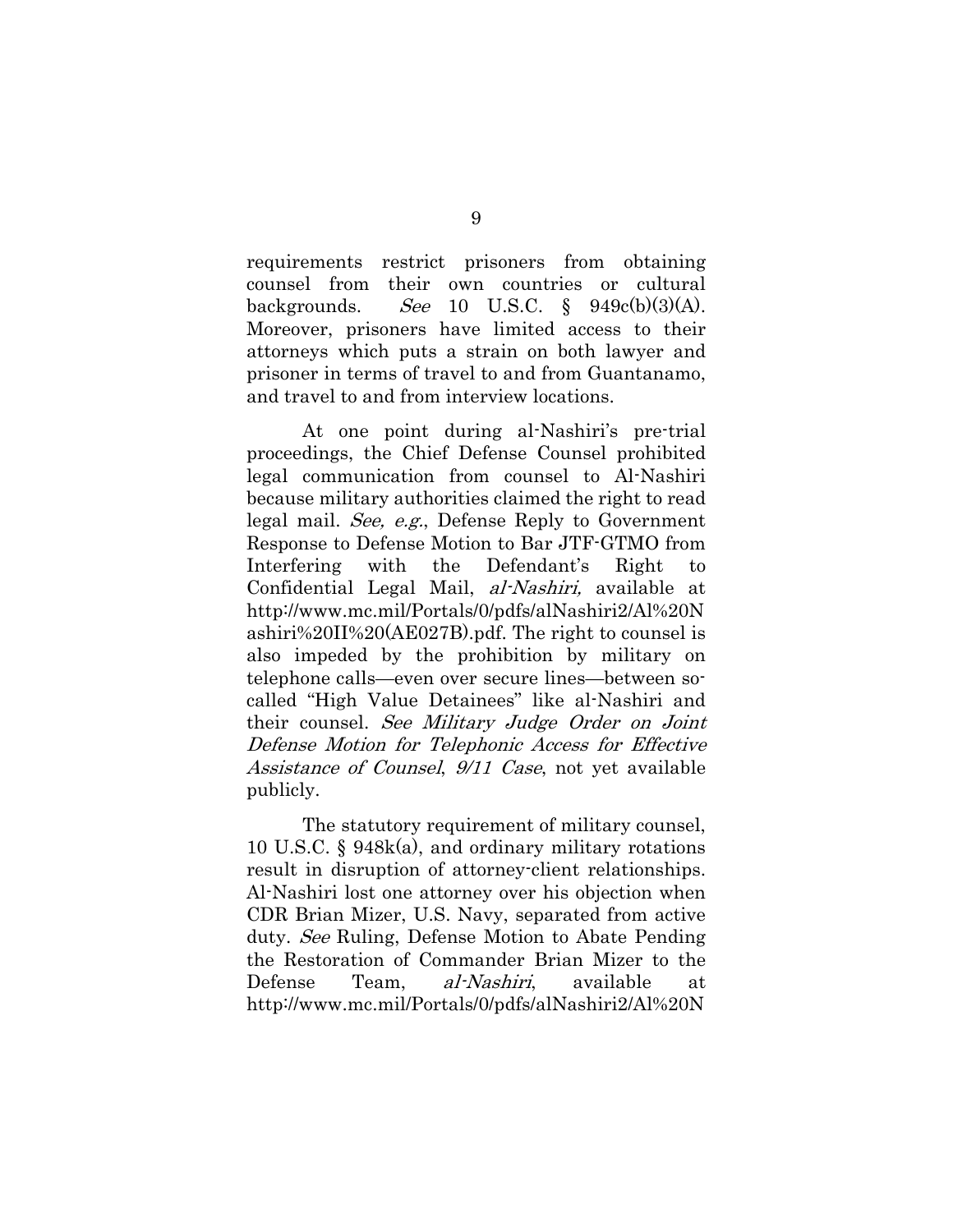ashiri%20II%20(AE348L).pdf. MAJ Jason Wright was forced to resign from the United States Army, terminating his representation. See Notice of Governmental Directed Severance of the Attorney-Client Relationship, 9/11 Case, available at http://www.mc.mil/Portals/0/pdfs/KSM2/KSM%20II %20(AE283(KSM)).pdf. Other counsel has had to transition from military to civilian status to continue to represent the military commissions defendants. See Order on Emergency Defense Motion to Compel Appointment of Military Learned Counsel as Civilian Learned Counsel,  $9/11$  Case, available at http://www.mc.mil/Portals/0/pdfs/KSM2/KSM%20II %20(AE193C(KSM%20et%20al)).pdf

The security clearance requirements for defense counsel also interfere with ordinary formation and termination of attorney-client relationships in the military commissions context. The military commissions require that all counsel for so-called "High-Value Detainees" like al-Nashiri hold TOP SECRET// SECURE COMPARTMENTED INFORMATION//CODEWORD clearances. When new military or civilian counsel seek to represent a defendant, the clearance process often takes a year or longer. Despite a total breakdown in communication lasting more than a year, the lack of alternative cleared counsel in the 9/11 Case has led the military commission to refuse to replace the counsel of Walid bin 'Atash, even when the government argued in favor of bin 'Atash's right to terminate an attorney-client relationship. See Ruling, Request by Mr. bin 'Atash to Sever and Replace Attorneys on His Defense Team, 9/11 Case, available at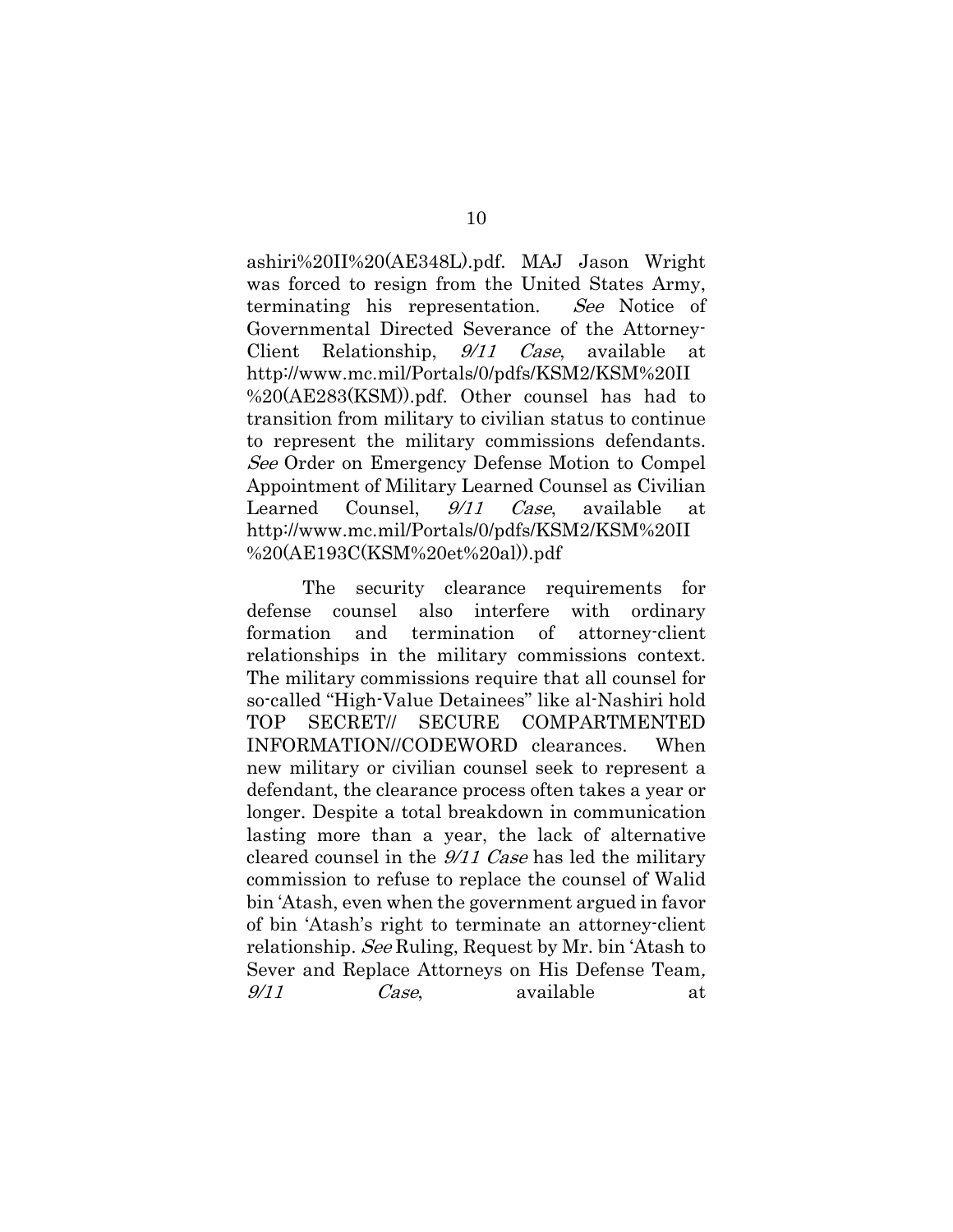http://www.mc.mil/Portals/0/pdfs/KSM2/KSM%20II %20(AE380VV).pdf.

At their perceived convenience, however, the military commissions have sometimes proceeded without statutorily required counsel. 10 U.S.C. §  $949a(b)(2)(C)(ii)$ . In January 2017, the military commission in the 9/11 Case held a deposition and a closed hearing addressing classified evidence while bin 'Atash's learned counsel was absent for medical reasons. 9/11 Case Transcript 14514 (Jan. 25, 2017), available at a state of  $\alpha$  at a state of  $\alpha$ http://www.mc.mil/Portals/0/pdfs/KSM2/KSM%20II

%20(TRANS25Jan2017-AM1).pdf.

#### Threats to confidentiality

Actual and threatened breaches of confidentiality have also threatened the statutorilyrequired assistance of counsel. This Court has "readily acknowledge[d] the importance of the attorney-client privilege, which 'is one of the oldest recognized privileges for confidential communications.'" Mohawk Indus. v. Carpenter, 558 U.S. 100, 108 (2009) (quoting Swidler & Berlin v. United States, 524 U.S. 399, 403 (1998)).

In January 2013, a military officer revealed that the attorney-client meeting cells (known as "Echo 2") possessed surreptitious monitoring devices disguised as smoke detectors. 9/11 Case T. 1807 (Feb. 11, 2013), available at http://www.mc.mil/Portals/0/pdfs/KSM2/KSM%20II %20(TRANS13February2013-PM1).pdf. In April 2013, information technology turned over half a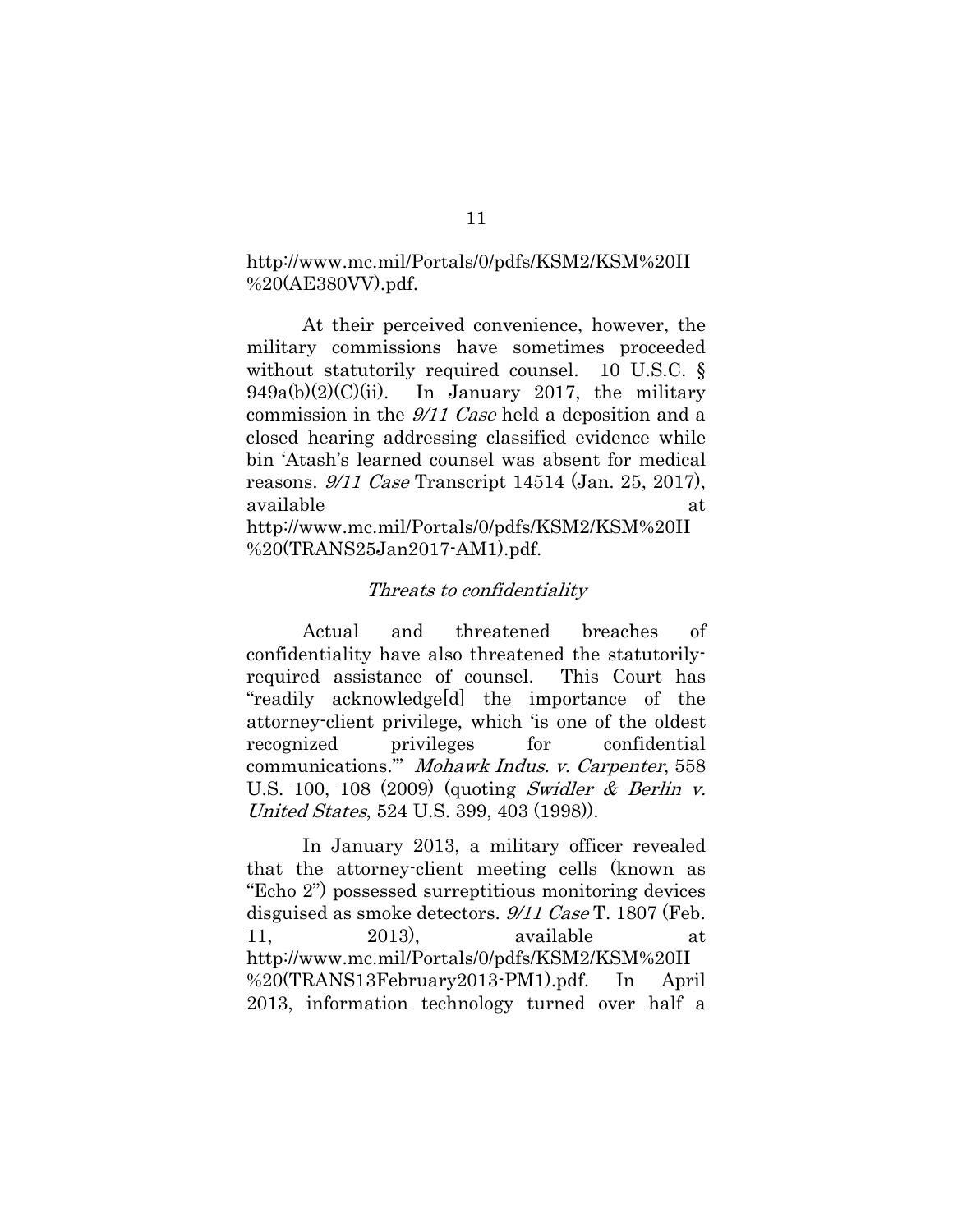million emails, including internal defense emails, to the prosecution.  $9/11$  Case T. 5255 (Aug. 23, 2013), available at a state of  $\alpha$  at a state of  $\alpha$  at a state of  $\alpha$ 

http://www.mc.mil/Portals/0/pdfs/KSM2/KSM%20II %20(TRANS23August2013-PM2).pdf. Moreover, there are repeated issues of JTF-GTMO seizing privileged communication, reading them, translating them, and absorbing the contents therein. 9/11 Case T. 10252 (Feb. 17, 2016); id. at 13426-502 (Oct. 11, 2016) available at http://www.mc.mil/Portals/0/pdfs/KSM2/KSM%20II %20(TRANS17Feb2016-AM1).pdf.

Finally, criminal and administrative investigations into defense counsel for their representation have frustrated the purposes of § 949c's assurance of counsel. The Federal Bureau of Investigation brought the 9/11 Case to a virtual halt in 2013 when it attempted to recruit a member of Ramzi bin al Shibh's defense team as an informant in an ongoing criminal investigation. 9/11 Case T. 7804 (Apr. 15, 2014), available at http://www.mc.mil/Portals/0/pdfs/KSM2/KSM%20II %20(TRANS15April2014-AM).pdf. The Chief Prosecutor appointed a Special Trial Counsel to handle litigation on this issue. 9/11 Case T. 7839 (Apr. 17, 2014), available at http://www.mc.mil/Portals/0/pdfs/KSM2/KSM%20II %20((TRANS17April2014-AM).pdf. The FBI already had another informant on the defense team actively sharing information, and the investigation ended only when the United States Attorney for the Northern District of Illinois declined prosecution of defense counsel. 9/11 Case T. 8681, 8742, 8760 (Oct. 25, 2015), available at a state of  $\alpha$  at a state of  $\alpha$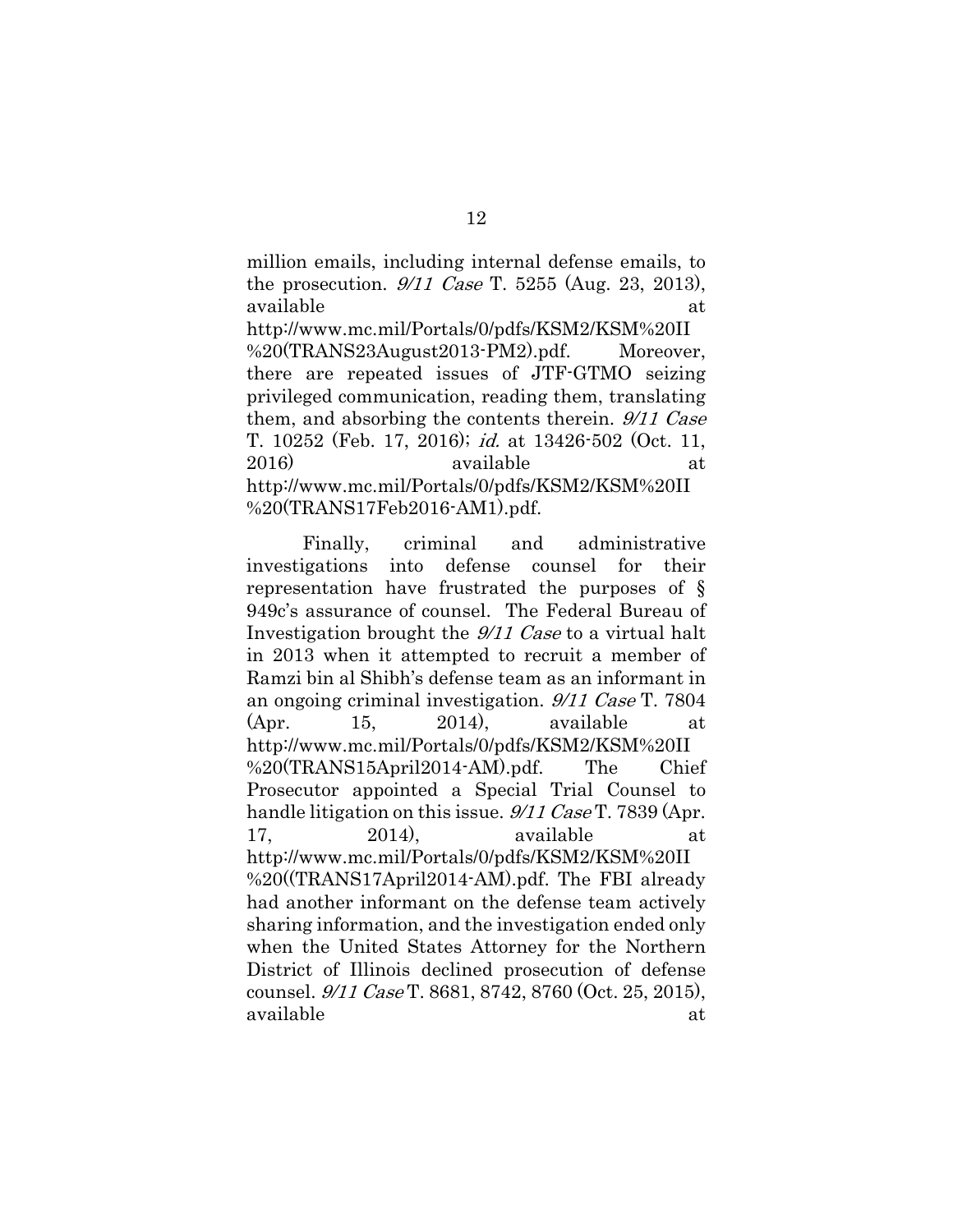## http://www.mc.mil/Portals/0/pdfs/KSM2/KSM%20II %20(TRANS25Oct2015)-AM2.pdf.

In February 2015, a defendant in the 9/11 Case stated that he recognized a new defense interpreter from a Central Intelligence Agency black site, and the government later acknowledged the interpreter had been employed by the CIA.  $\frac{9}{11}$  Case T. 8248 (Feb. 9, 2015), available at http://www.mc.mil/Portals/0/pdfs/KSM2/KSM%20II %20(TRANS9Feb2015)-AM.pdf; id. 8266 (Feb. 11, 2015). The government has still not explained the presence of the former CIA interpreter, despite pending litigation. See Unclassified Notice, Defense Motion for Deposition of Witness Known as "The Former CIA Interpreter Utilized by Mr. bin al Shibh's Defense Team," 9/11 Case, available at http://www.mc.mil/Portals/0/pdfs/KSM2/KSM%20II %20(AE350C(AAA)).pdf.

Most recently, the Chief Prosecutor appointed a new Special Trial Counsel to litigate allegations that defense counsel, during the course of their representation, accessed information on the Secret Internet Protocol Router Network (SIPRNet) beyond their authorization.  $9/11$  Case T. 14151 (Dec. 6, 2016), available at a state of  $\alpha$  at a state of  $\alpha$ 

http://www.mc.mil/Portals/0/pdfs/KSM2/KSM%20II %20(TRANS6Dec2016-AM1).pdf. The Special Trial Counsel has claimed that, because the military commission has not acted to its satisfaction, it has the power to pursue investigations and seek to accomplish its goals through other, less overt means.  $9/11$  Case T. 14159-89 (Dec. 6, 2016), available at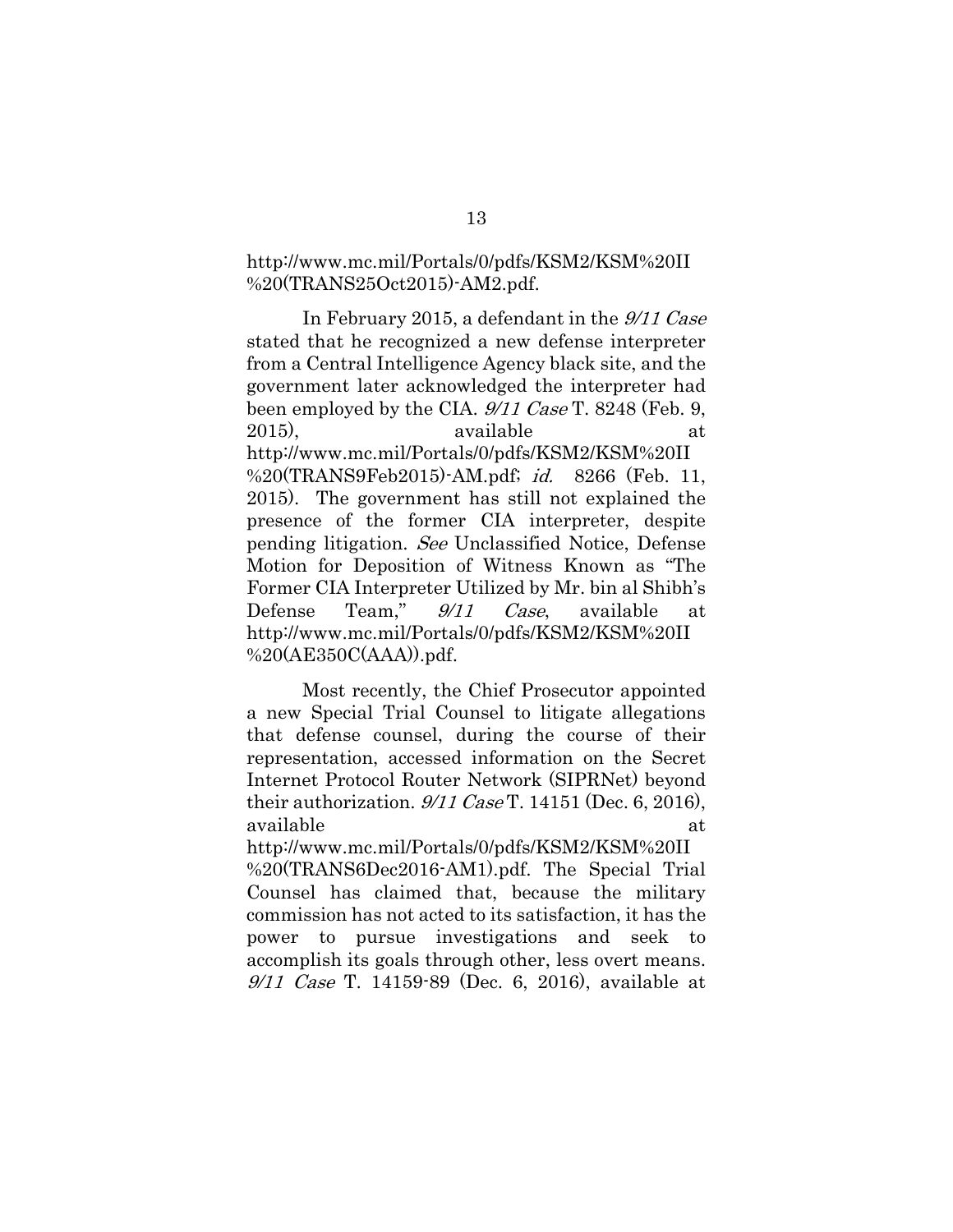## http://www.mc.mil/Portals/0/pdfs/KSM2/KSM%20II %20(TRANS6Dec2016-AM1).pdf.

Despite the diligence of military and civilian defense counsel, the serious problems in the military commissions mean that al-Nashiri does not receive the same guarantees of effective representation present in a federal court or courts-martial.

#### Exculpatory evidence

The M.C.A. provides for the disclosure of exculpatory evidence to the defense "as soon as practicable." 10 U.S.C. § 949j(b). Citing classification restrictions on disclosing details of the torture of al-Nashiri and others, the prosecution has relied on 10 U.S.C. § 949p-4 to delay, deny, and degrade the production of discovery to the defense. See, e.g., 9/11 Case T. 10112 (Dec. 11, 2015), available at http://www.mc.mil/Portals/0/pdfs/KSM2/KSM%20II %20(TRANS11Dec2015-PM1).pdf.

Recently, the *al-Nashiri* military judge formally reprimanded the prosecution for their discovery practices. The military judge lamented that, "we're five and a half, six years into this process, and down here we haven't figure out yet how to transmit [basic discovery like medical records] to the defense." al-Nashiri T. 7985, available at http://www.mc.mil/Portals/0/pdfs/alNashiri2/Al%20N ashiri%20II%20(TRANS6Mar2017-PM1).pdf.

The discovery process in the other military commissions is no better. As the 9/11 Case military judge recently noted, "in a normal court-martial case, 95 percent of discovery is done at the arraignment," 9/11 Case T. 15226 (Mar. 22, 2017), available at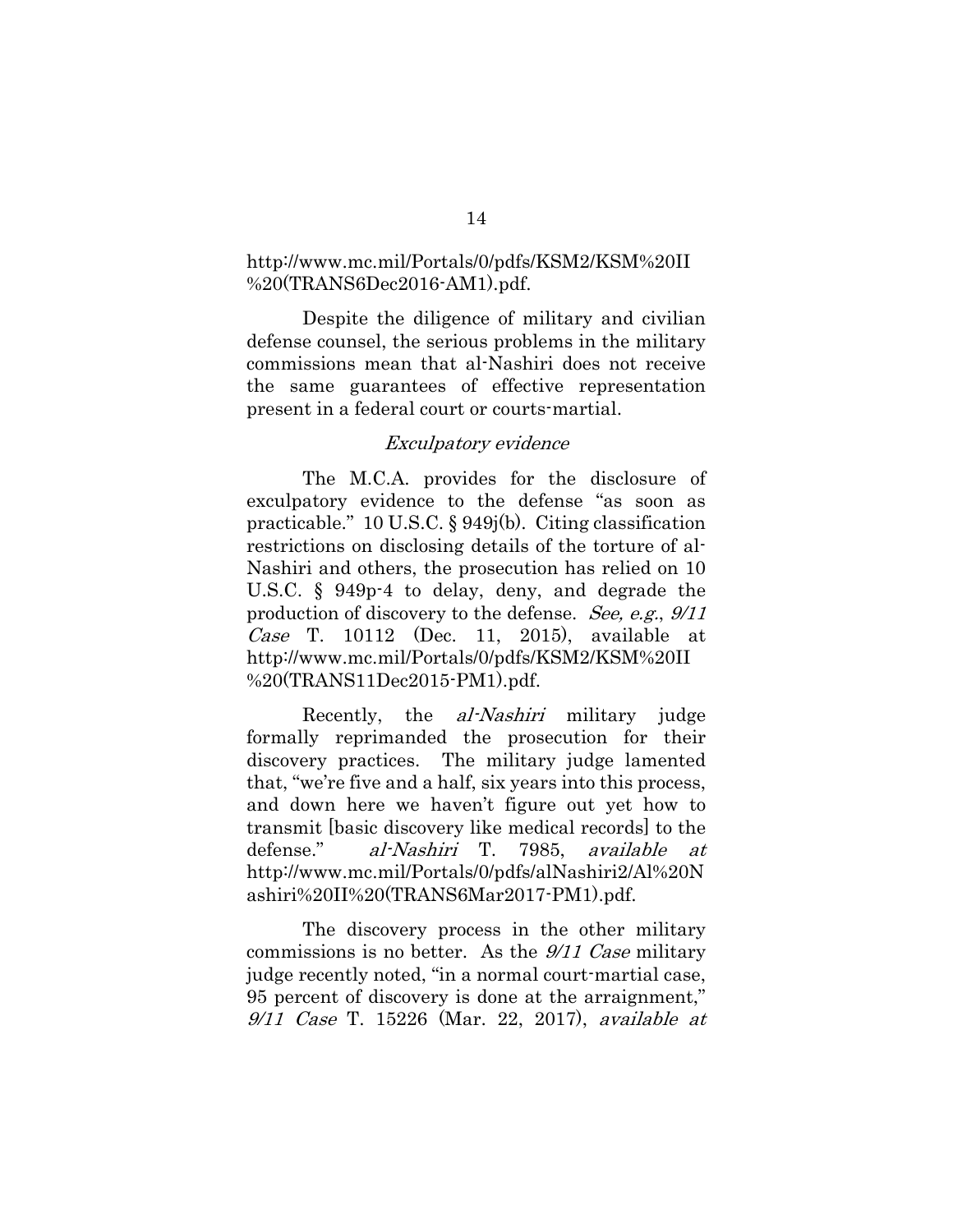http://www.mc.mil/Portals/0/pdfs/KSM2/KSM%20II %20(TRANS22Mar2017-PM2).pdf. The  $9/11$  Case arraignment took place on May 5, 2012. The prosecution in the  $\frac{9}{11}$  Case did not even begin the process for most CIA discovery until December 2015, and recently established a target date of September 30, 2017, to provide torture-related discovery to the defense. 9/11 Case Tr. 15452 (Mar. 24, 2017), available at  $at$ http://www.mc.mil/Portals/0/pdfs/KSM2/KSM%20II

%20(TRANS24Mar2017-AM2).pdf.

Separate from process, however, is the government destruction of exculpatory evidence that the D.C. Circuit claimed was available to military commission defendants. The government appears to be following a strategy of destroying evidence in an attempt to avoid producing it to the defense.

As one example, a senior CIA official ordered destruction of video recordings of al-Nashiri's brutal interrogations. In May 2005, the Eastern District of Virginia ordered the preservation of video recordings of detainee interrogations in connection with United States v. Zacarias Moussaoui. See Abdullah v. Bush, 534 F. Supp. 2d 22, 23 (D.D.C. 2008). Six months later, Jose Rodriguez, Director of the National Clandestine Service, ordered his subordinates in the CIA to destroy the recordings of al-Nashiri. Jose A. Rodriguez, Jr. with Bill Harlow, Hard Measures 193 (2012). The military commission has set a hearing for those involved in the destruction to testify about the destruction. Order, Al-Nashiri, available at http://www.mc.mil/Portals/0/pdfs/alNashiri2/Al%20N ashiri%20II%20(AE354G).pdf.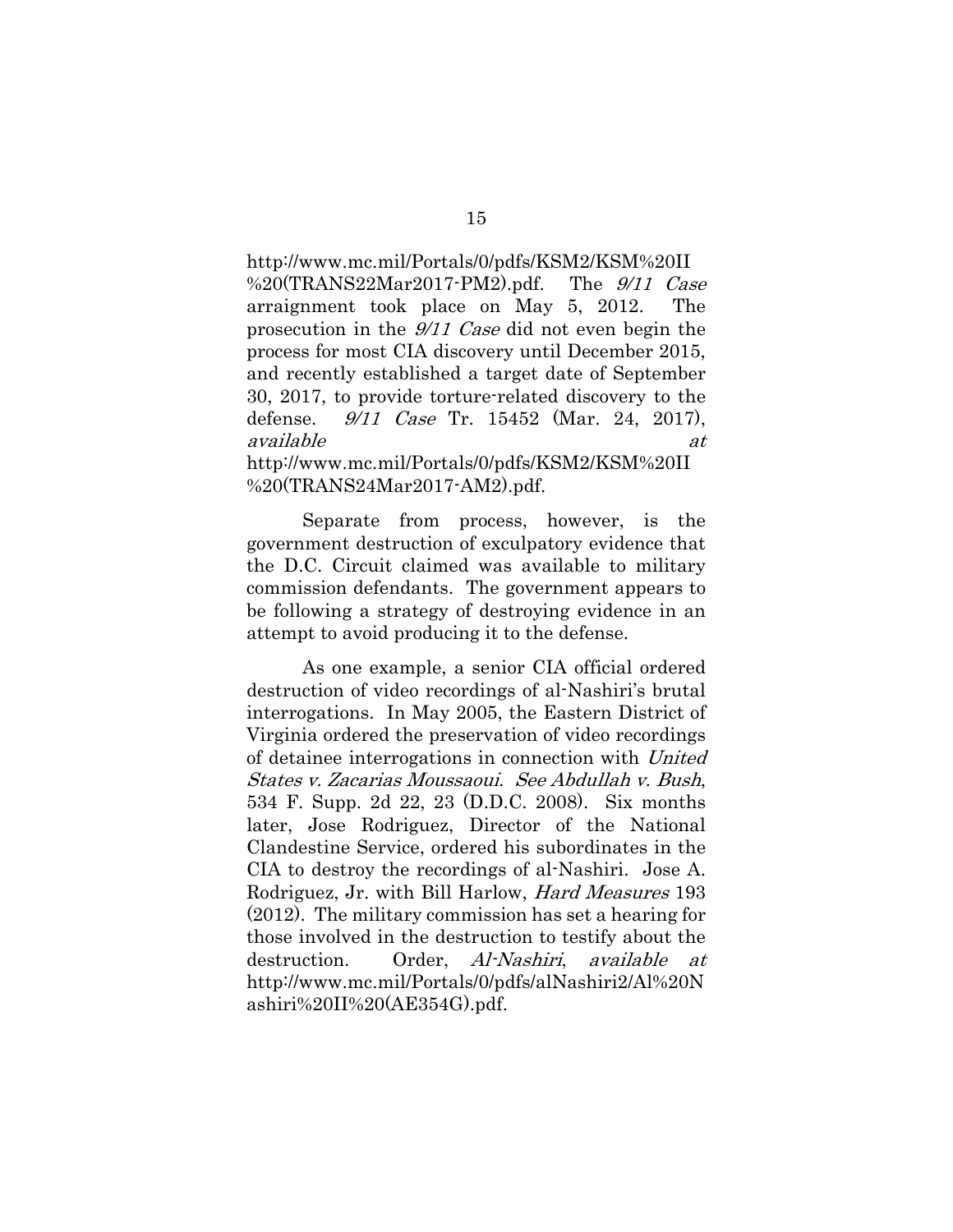As another example affecting both the al-Nashiri and  $9/11$  Cases, the prosecution secretly coordinated the destruction of a CIA black site during the pending of a public military commission preservation order. The prosecution initially sought an order for decommissioning of a CIA black site in both cases. See, e.g., Motion to Recuse Military Judge and the Current Prosecution team and for Further Appropriate Relief, *9/11 Case*, available at http://www.mc.mil/Portals/0/pdfs/KSM2/KSM%20II  $\%20(AE425(KSM))$ .pdf. The  $\frac{9}{11}$  Case defense sought and obtained an order for preservation of the black site. Order,  $9/11$  Case, available at http://www.mc.mil/Portals/0/pdfs/KSM2/KSM%20II  $\%20(AE080G)$ .pdf. The prosecution obtained an ex parte order for destruction of the black site, then apparently destroyed the black site without informing the defense while the preservation order was in effect and while numerous defense motions regarding the black site were pending. See Ruling, Motion to Compel Discovery or in the Alternative to Abate and Dismiss,  $\frac{9}{11}$  Case, available at http://www.mc.mil/Portals/0/pdfs/KSM2/KSM%20II %20(AE425T(KSM%20AAA)(RULING)).pdf. The defense has requested a hearing regarding the secret destruction process, but the military commission has not yet acted on the motion. See Mr. Mohammad's Motion to Recuse Military Judge and the Current Prosecution Team and for Further Appropriate Relief, 9/11 Case, available at http://www.mc.mil/Portals/0/pdfs/KSM2/KSM%20II %20(AE080G).pdf.

#### Compulsory process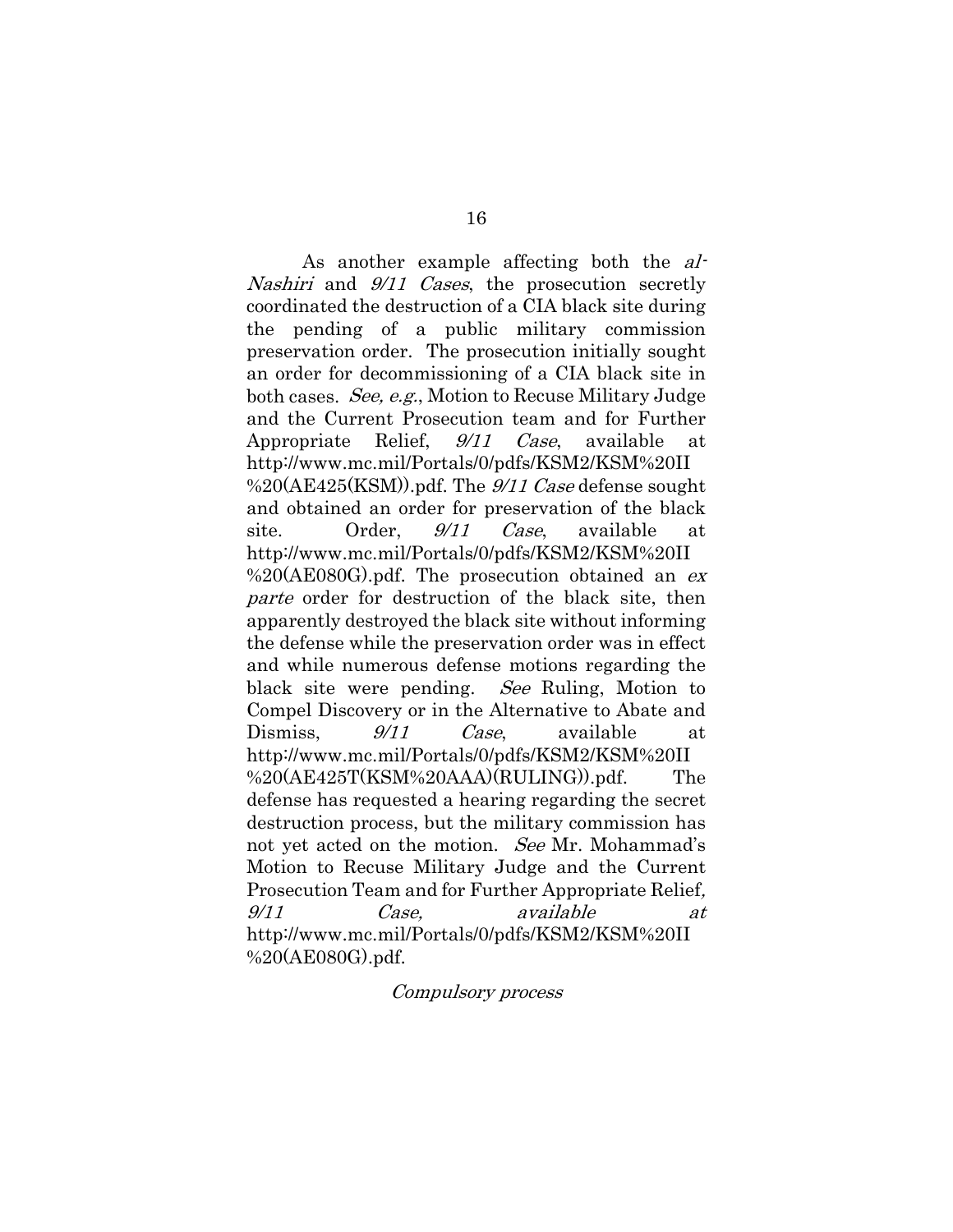Despite the promise of 10 U.S.C. § 949j, a military commission defendant like al-Nashiri does not actually have the authority to compel the attendance of witnesses on his behalf. Despite the importance of this right to the basic presentation of a defense, Washington v. Texas, 388 U.S. 14, 19 (1967), the prosecution has control over all witnesses in a Guantanamo Bay military commission.

Section 949j provides in relevant part that, "The opportunity to obtain witnesses and other evidence shall be comparable to the opportunity available to a criminal defendant in a court of the United States under article III of the Constitution." But in his regulation, the Secretary of Defense provided that only the government and the military judge have authority to issue a subpoena. R.M.C.  $703(e)(2)(C)$ . The defense must provide a summary of proposed testimony to the prosecution and ask the prosecution to produce the witness. R.M.C. 703(c)(2)(A). The prosecution, on the other hand, produces whatever witnesses it chooses without providing notice to the defense.

The unilateral control that the prosecution possesses over witnesses denies defendants the right to a compulsory process in several ways. Initially, the government claims the right to redact witness information from medical records, FBI 302s, confinement records, and other basic discovery to prevent the defense from seeking to interview and obtain witnesses. Once the defense has identified relevant witnesses, the prosecution can simply decline to produce the requested witnesses, and has done so dozens of times in al-Nashiri and the  $9/11$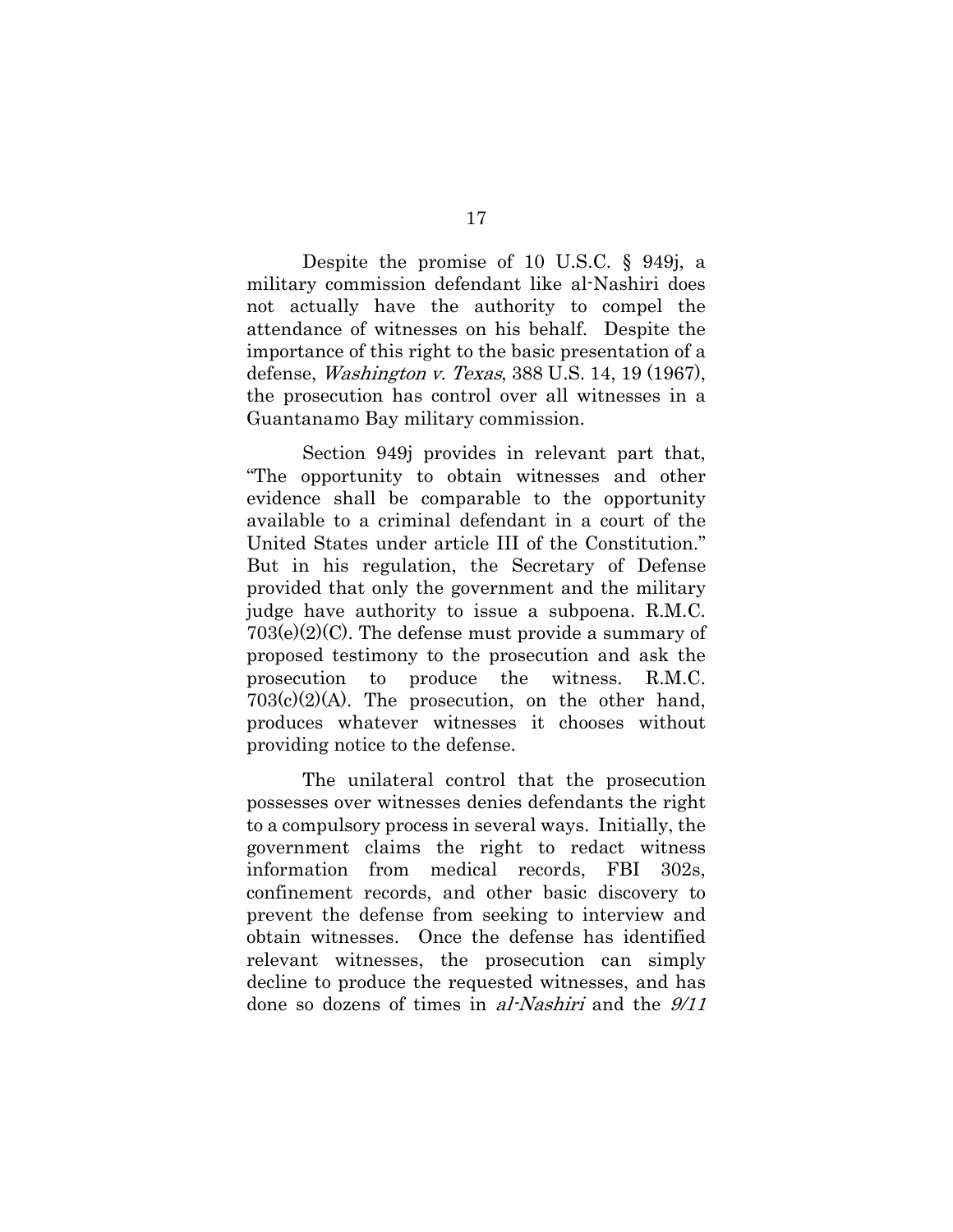Case. The government even claims authority to reject witnesses willing to testify voluntarily by videoteleconference. See Government Motion Seeking to Clarify and Amend Military Commission Trial Conduct Order AE036D Regarding Government-Funded Production of Defense Witnesses and Use of Government Video Teleconference Equipment, available at a state of  $\alpha$  at a state of  $\alpha$ http://www.mc.mil/Portals/0/pdfs/KSM2/KSM%20II %20(AE036E).pdf. Because the process of asking the military judge to compel the government to obtain a witness can take months or years, the military commission frequently rules without needed factual bases to avoid the inconvenience of calling the witness to testify.

The lack of compulsory process in the military commissions intersects with violations of the complementary right to confront and cross-examine witnesses. See Crawford v. Washington, 501 U.S. 36 (2004). Title 10 U.S.C. § 949a(b)(3)(D) and R.M.C. 803(b) give the government the right to introduce any form of hearsay evidence on a basic showing of relevance.

In the 9/11 Case, the government intends to avoid the entire defense inquiry into its seizure, exploitation, and custody of physical evidence between 2002 and 2007 by the simple expedient of explaining evidence collection and custody through testimonial hearsay.3

<sup>3</sup> In the 9/11 Case, for example, the government has given notice that,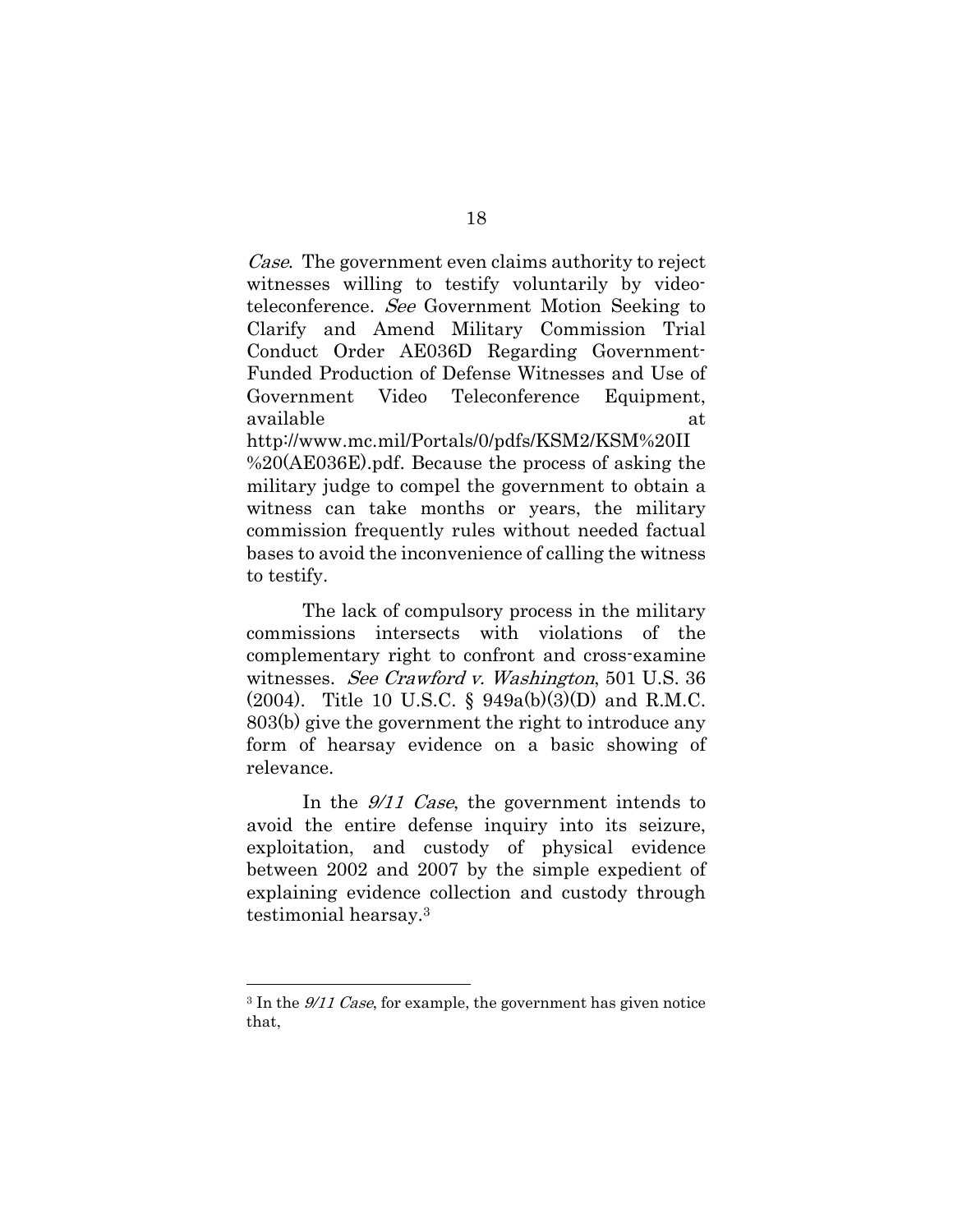The government prevents the defendants from calling relevant witnesses themselves by hiding their identities and denying the defense the right to call witnesses. For example, the government, without judicial approval, has withheld the identifying information of almost every medical provider who have treated al-Nashiri and other prisoners Defense Motion to Compel Production of Complete, Unredacted Medical Records, http://www.mc.mil/Portals/0/pdfs/KSM2/KSM%20II %20(AE330(AAA)).pdf.

Similar government control extends to the process of obtaining defense expert witnesses. In a federal court, 18 U.S.C. § 3006A(e) prohibits government involvement in a defendant's request for

<sup>[</sup>t]he Prosecution has identified 244 items of real and documentary evidence it intends to utilize affirmatively in its case-in-chief that were found and seized at the scene where [defendants were captured or locations were searched] \* \* \* In seeking their admission into evidence, the Prosecution will be requesting within an  $[ex]$ parte] M.C.R.E. 505 filing that the Military Judge approve a substituted evidentiary foundation with respect to these materials. That foundation will rely, in part, upon witness testimony that will include hearsay within the parameters of M.C.R.E. 803(b)(2).

Government Notice of Intent to Offer Certain Items of Corroborated, Lawfully Obtained, Probative, and Reliable Hearsay Evidence Where the Declarants Are Unavailable, Hostilities Pose Unique Circumstances, and Admission Is in the Interests of Justice, Pursuant to the M.C.A., 10 U.S.C. §  $949a(B)(3)(D)$ , and M.C.R.E.  $803(b)(1)$ , available at http://www.mc.mil/Portals/0/pdfs/KSM2/KSM%20II%20(AE472) .pdf.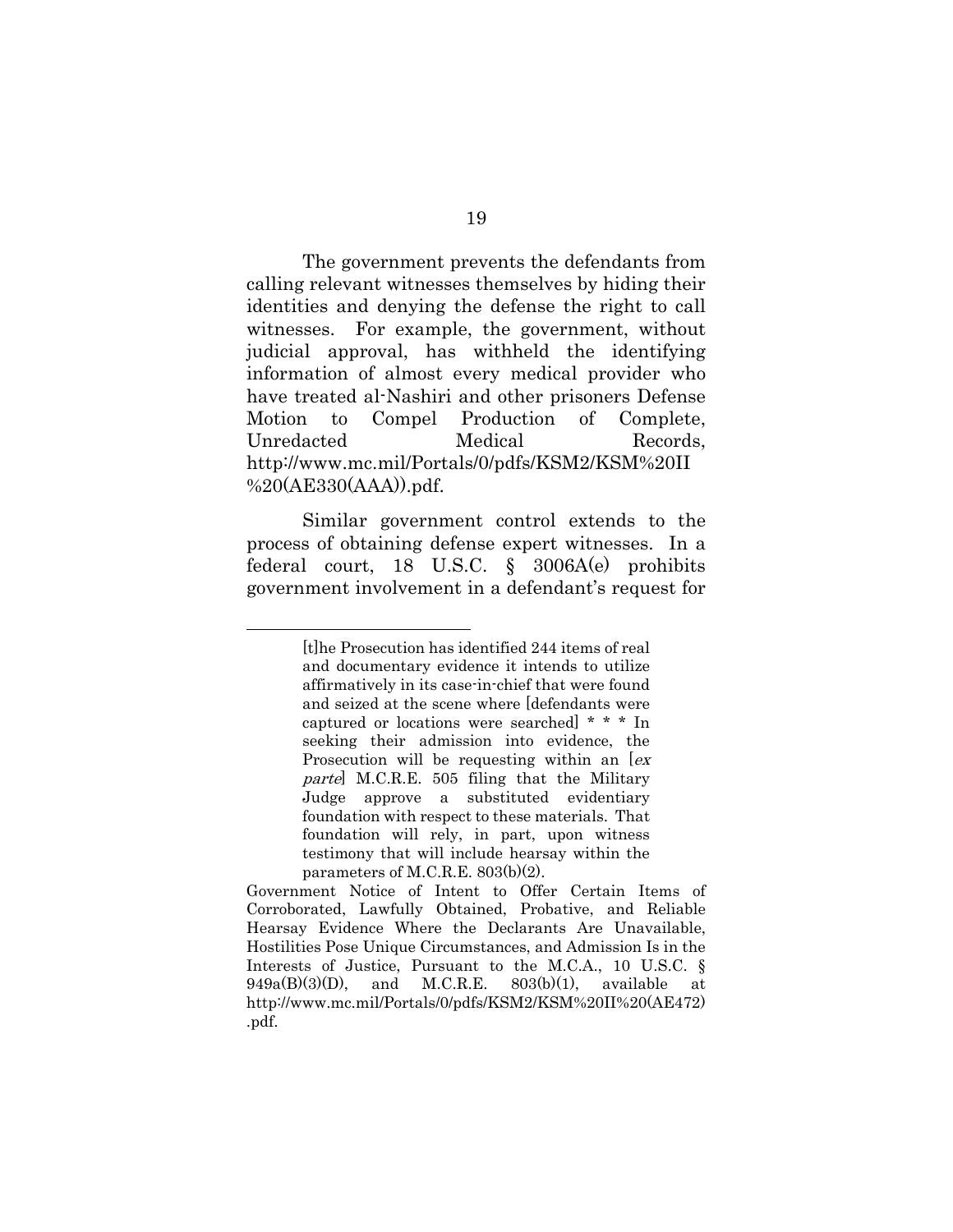a government-funded expert. See, e.g., United States v. Greschner, 802 F.2d 373, 379 (10th Cir. 1986). R.M.C. 703(d), however, requires the defense to provide "notice" to the government of their expert requests, which the military commission has sometimes interpreted to mean a copy of the request itself. See Supplemental Trial Conduct Order, 9/11 Case, available at at http://www.mc.mil/Portals/0/pdfs/KSM2/KSM%20II %20(AE036L).pdf.

#### Panel challenges

The court below erroneously relied on the statutory authority to challenge the members of the military commission and therefore overlooked the fundamental flaws of the overall system. The Guantanamo Bay military commissions lack the judicial independence which characterize a trustworthy system of justice.

Initially, the military commissions have abandoned the separation-of-powers, which characterize American justice outside of the special case of the armed services. Every non-defendant participant in the military commissions prosecution, defense, military judge, panel—is employed or supervised by the Department of Defense. The chain of command of the Convening Authority, Chief Prosecutor, and the Chief Defense Counsel merge at the DOD General Counsel, well below Cabinet level. In most cases (although not at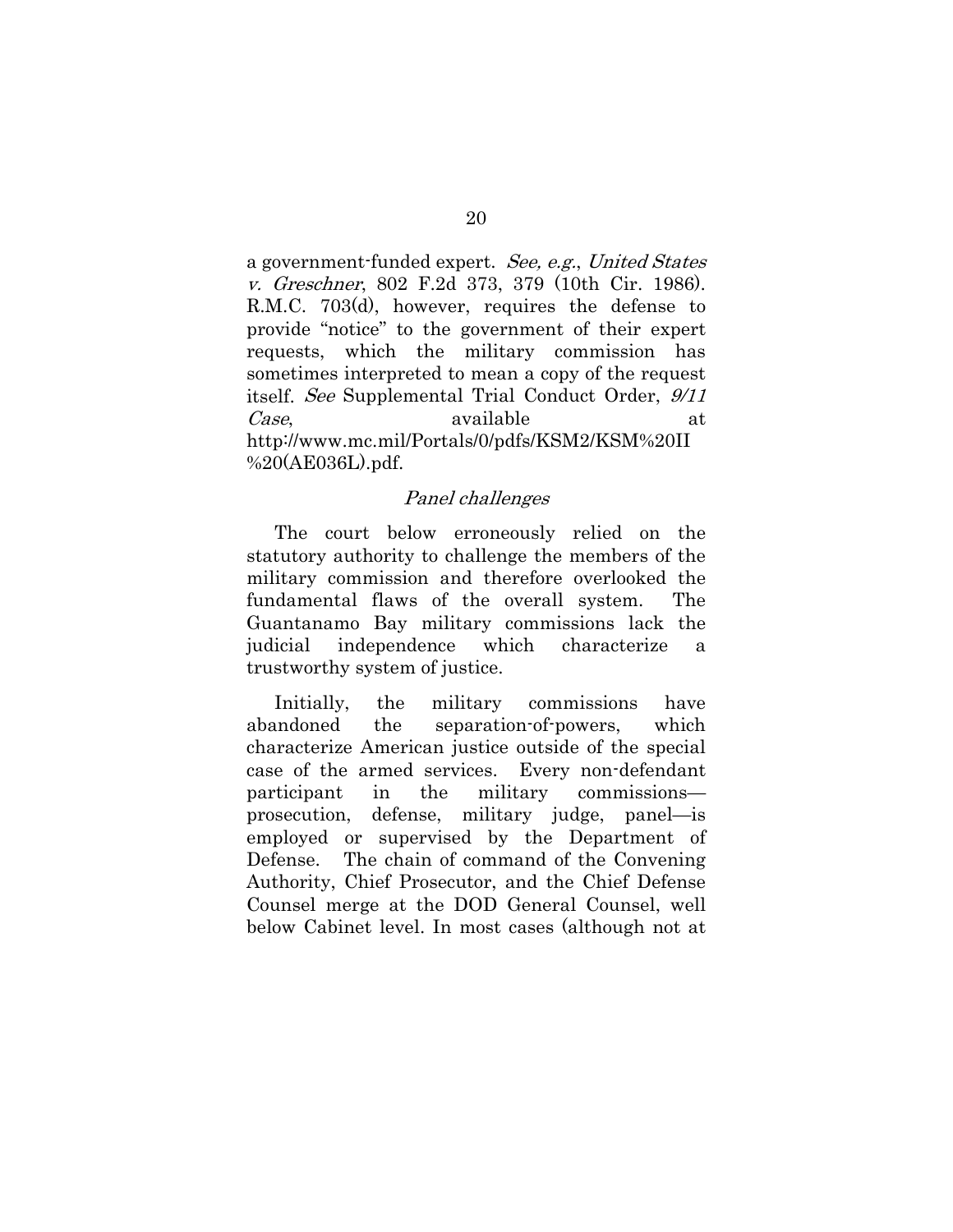the moment), the Legal Advisor to the Convening Authority supervises the Chief Prosecutor.4

This concentration of power in the Executive branch has already resulted in unlawful influence, "the mortal enemy of military justice." United States v. Douglas, 68 M.J. 349, 355 (C.A.A.F. 2010). In early 2015, the Convening Authority convinced the Deputy Secretary of Defense to force military commission judges to move to Guantanamo Bay in an attempt to speed up the military commissions process. The military judges abated the military commissions in response to the unlawful influence, and the Convening Authority resigned. Ruling, 9/11 Case, available at a state of  $\alpha$  at a state of  $\alpha$ 

http://www.mc.mil/Portals/0/pdfs/KSM2/KSM%20II %20(AE343C).pdf. In 2017, however, the Secretary of Defense appointed the same Deputy Secretary of Defense who exerted the unlawful influence as the new Convening Authority. 9/11 Case T. 15028 (21 Mar. 2017), available at http://www.mc.mil/Portals/0/pdfs/KSM2/KSM%20II %20(TRANS21Mar2017-PM2).pdf.

The military commissions structure also violates the principle of separation of judicial and prosecutorial powers. See In re Murchison, 349 U.S. 133, 136 (1955). The Convening Authority—a principal officer not appointed by the President or confirmed by the Senate—exercises both

<sup>4</sup> The Chief Prosecutor (when O-7 or above) reports to the Deputy General Counsel (Legal Counsel). Regulation for Trial by Military Commission ("R.T.M.C.") § 8-6(b)(1). The Chief Defense Counsel reports to the Deputy General Counsel (Personnel and Health Policy). R.T.M.C.  $\S 9-1(a)(1)$ .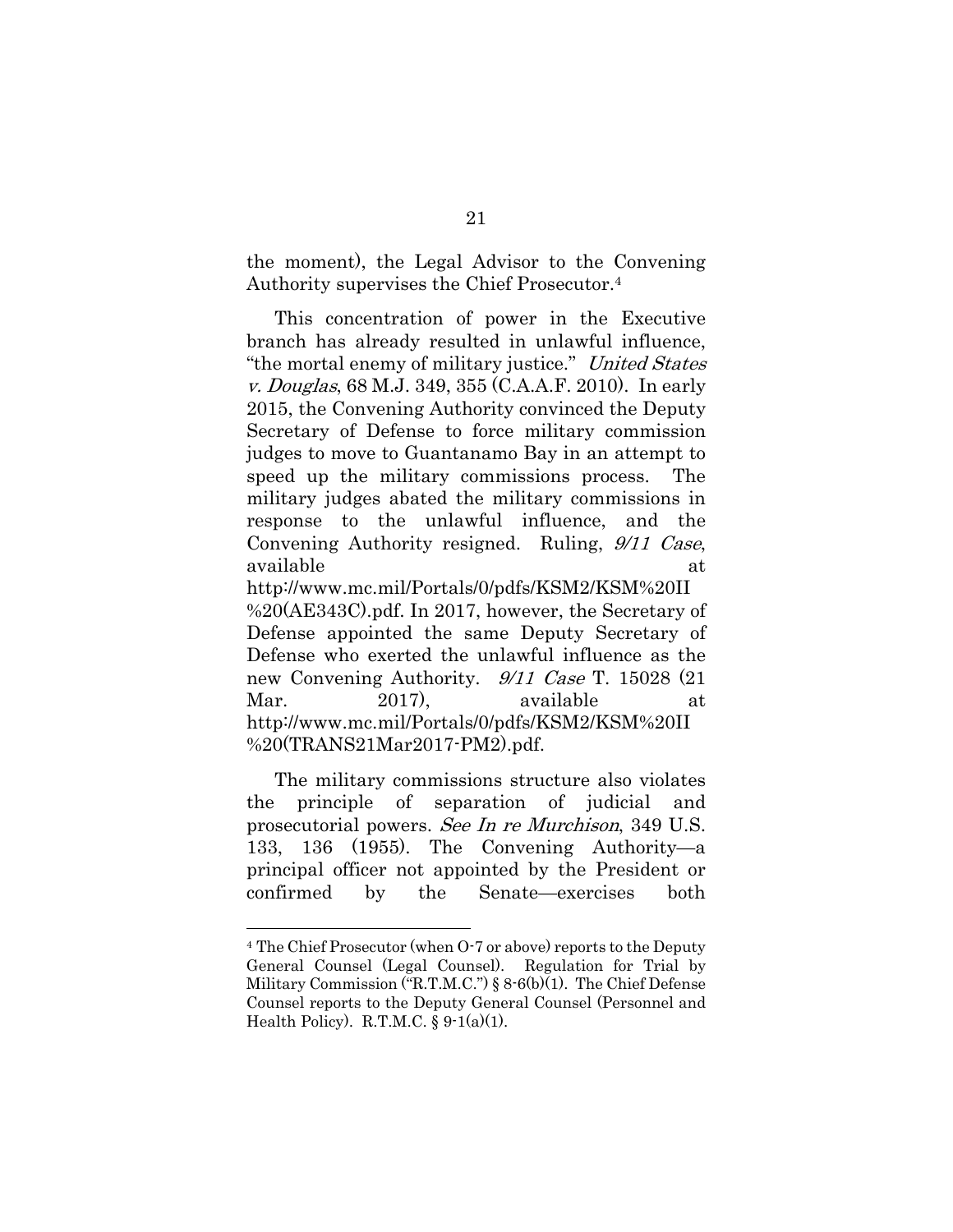prosecutorial and judicial powers. The Convening Authority determines whether to prosecute, Regulation for Trial by Military Commission §§ 2-  $3(a)$ ,  $4-1(b)$ , whether to seek the death penalty, id. §  $4-$ 3(a), whether to grant witness immunity, *id.*  $\S 15$ -1(b), and whether to enter a plea agreement, id. § 12-1. At the same time, the Convening Authority details panel members, 10 U.S.C. § 948i(b), supervises the record, id. § 948l, and conducts the first level of judicial review of the trial, id. §§ 950b, 950i(d). The unique military aspects of the court-martial process which might justify this dual role in other contexts, Curry v. Secretary of the Army, 595 F.2d 873, 878 (D.C. Cir. 1979), simply have no parallel in military commissions.

In the most bizarre event of the military commissions to date, an unidentified intelligence agency monitoring the 9/11 Case military commission remotely interrupted the proceedings.5 The military judge "note[d] for the record that the 40-second delay was initiated, not by me."  $9/11$  Case T. 1445 (Jan. 28, 2013), available at http://www.mc.mil/Portals/0/pdfs/KSM2/KSM%20II %20(TRANS28January2013-PM1).pdf. He fumed, "if some external body is turning the commission off under their own view of what things ought to be, with no reasonable explanation, \* \* \* then we are going to have a little meeting about who turns that light on or off." Id. at 1446. The military judge quickly dropped

<sup>5</sup> The event was sufficiently strange that it attracted the attention of comedian Stephen Colbert. See The Colbert Report, Khalid Sheikh Mohammed's Trial at Gitmo, Feb. 27, 2013, available at http://www.cc.com/video-clips/9mtjmn/the-colbertreport-khalid-sheikh-mohammed-s-trial-at-gitmo.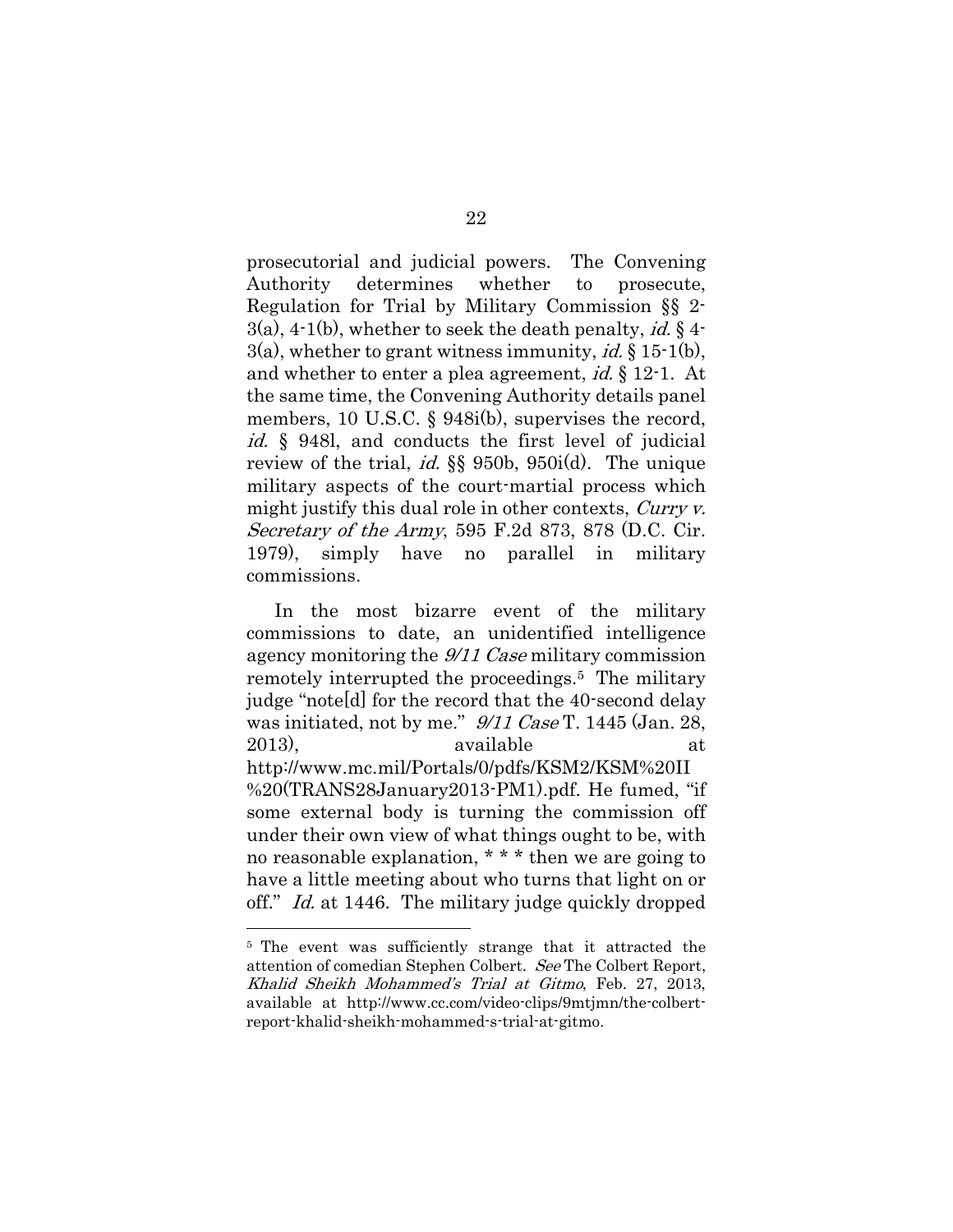the issue, however, and the details never became public.

In short, the D.C. Circuit's assumptions concerning the regularity of proceedings in the Guantanamo Bay military commissions were unjustified. Congressional fiat notwithstanding, the Guantanamo Bay military commissions are no more "regularly constituted" now than they were in 2006. See Hamdan v. Rumsfeld, 548 U.S. 557, 631-33 (2006).

## The need for review

The court below held that *Councilman* required pretrial deference to a system which does not even recognize the Constitution as binding authority, 6 much less comply with constitutional standards. This holding is effectively impervious to challenge outside this Court, as only the D.C. Circuit can hear challenges to military commissions issues. See Al-Nashiri v. McDonald, 741 F. 3d at 1007. No Circuit split can ever develop, and this issue will never be more mature than it is now. This Court should act to authorize the federal courts to remedy a seriously flawed alternative justice system, as it did in Hamdan.

<sup>6</sup> The military commissions have consistently refused to hold themselves bound by the Constitution. As the 9/11 Case military commission wrote in a decision currently on interlocutory government appeal, "the applicability of most provisions of the Constitution to these proceedings remains ill-defined." Ruling, Defense Motion to Dismiss Charges III and V as Barred by the Statute of Limitations,  $9/11$  Case, available at http://www.mc.mil/Portals/0/pdfs/KSM2/KSM%20II%20(AE251 J(RULING)).pdf.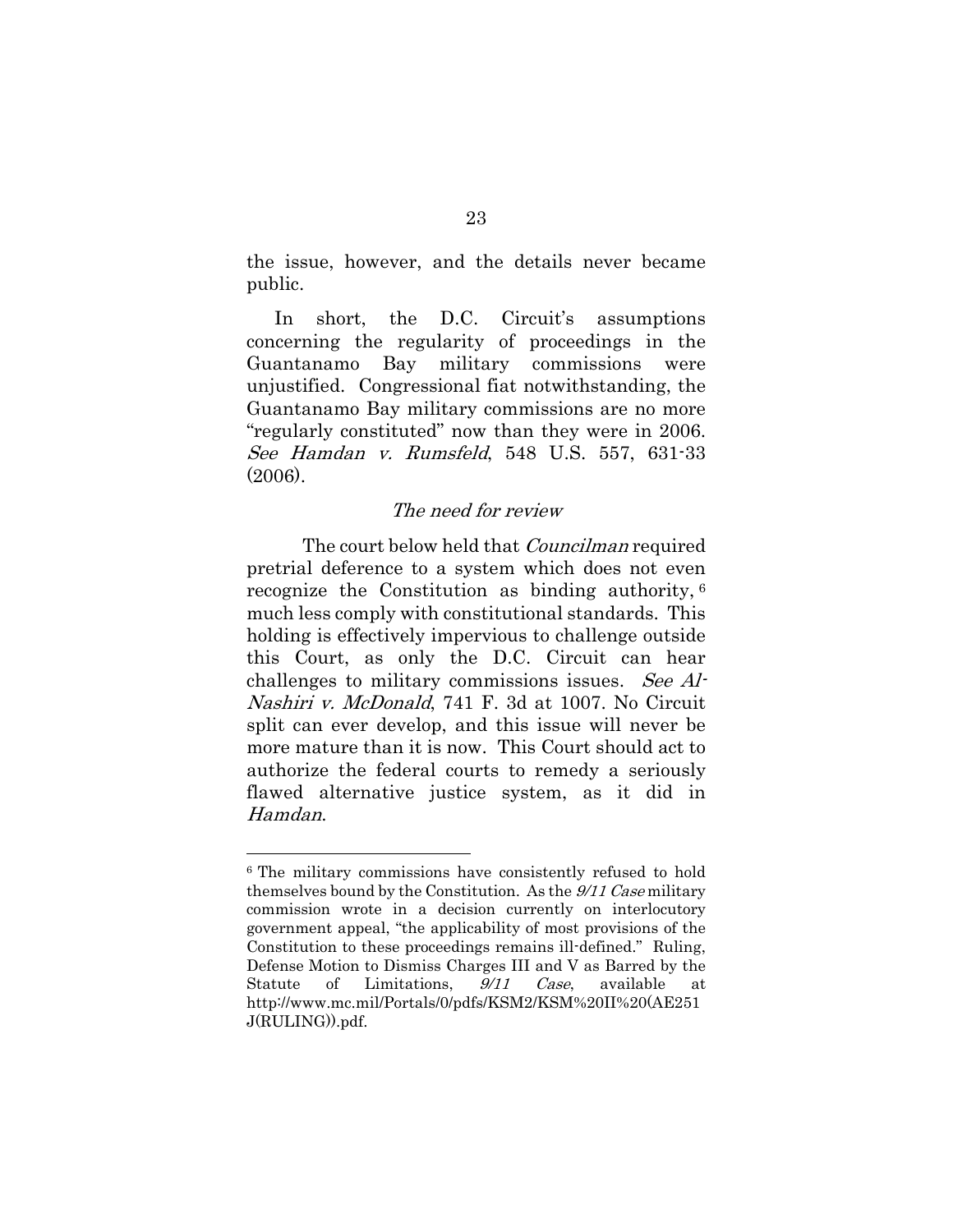Amicus has identified numerous structural, regulatory, and implementation problems that will prevent defendants in the military commissions from receiving a fair trial. The court below concluded that, "at least where a defendant identifies no such defect," the military commission was adequate for Councilman purposes. Al-Nashiri, 835 F.3d at 123. The defects are real, and this Court should grant review to allow the lower courts to begin to correct them.